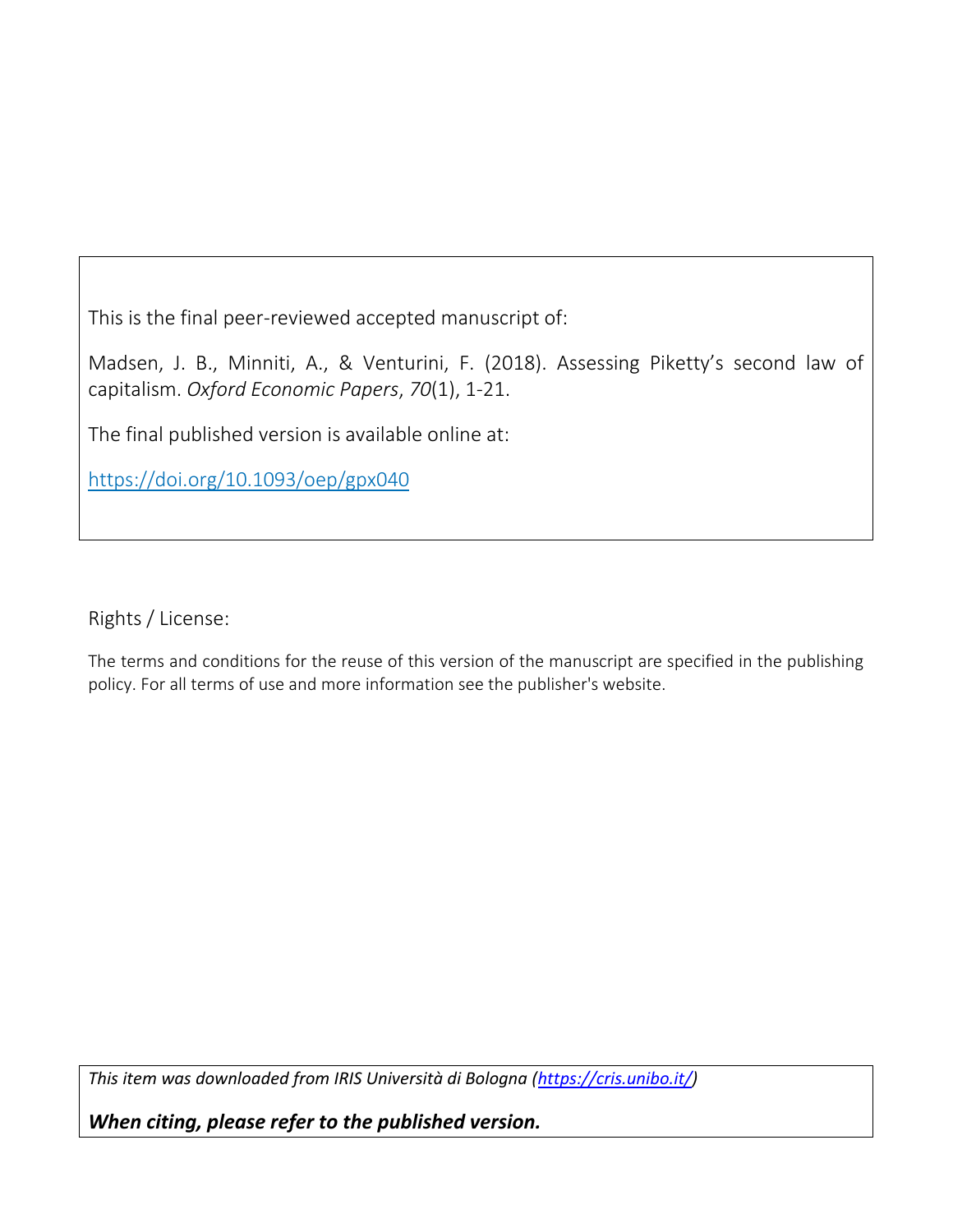# Assessing Piketty's Second Law of Capitalism

Jakob B. Madsen<sup>∗</sup> , Antonio Minniti† , Francesco Venturini‡

May 2, 2017

#### Abstract

This paper assesses Piketty's second fundamental law of capitalism to investigate patterns and determinants of wealth inequality over the last century and a half. We first discuss the foundations of this theory on the basis of the most popular growth models, and then perform a long-run regression analysis of wealth inequality using [Piketty and Zucman'](#page-21-0)s [\(2014\)](#page-21-0) data and a new historical dataset for the OECD countries covering the period 1870-2010. We find that the wealth-to-income ratio,  $\beta$ , is significantly related to the ratio between the saving rate, s, and the rate of income growth, g, between 1870 and 2010, although the estimated coefficient for the  $s/g$  ratio falls below the unitary value predicted by the theory. It is also shown that the wealth-to-income ratio responds to the variations in income growth much more than to variations in the saving rate.

Keywords: Wealth-to-income ratio; inequality; Piketty's second fundamental law

<sup>∗</sup>Jakob B. Madsen, Department of Economics, Monash University, 900 Dandenong Road, Caulfield East, VIC 3145, Australia †Antonio Minniti, Department of Economics, University of Bologna, Piazza Scaravilli n. 2, 40126, Bologna, Italy

<sup>‡</sup>Francesco Venturini, Department of Economics, University of Perugia, via Pascoli 20, 06123, Perugia, Italy & NIESR, London, UK.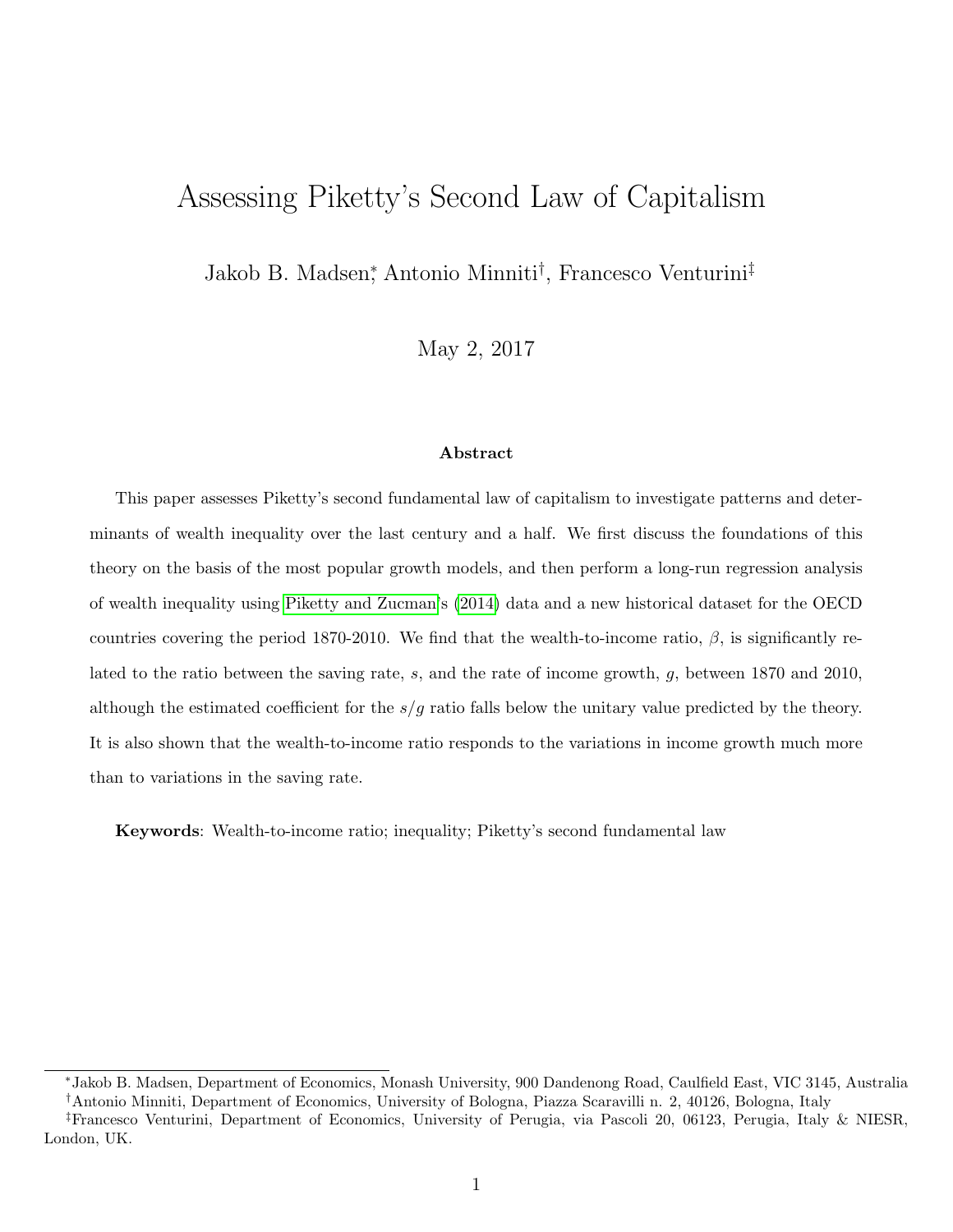## 1 Introduction

In his influential book, *Capital in the 21st Century*, [Piketty](#page-21-1) [\(2014\)](#page-21-1) advances the thesis that the capital's income share is a declining function of the rate of economic growth because the latter dilutes wealth concentration. Piketty argues persuasively that the productivity slowdown in recent decades has been partly responsible for the increased inequality witnessed in modern capitalist economies. [Piketty and](#page-21-0) [Zucman](#page-21-0) [\(2014\)](#page-21-0) document that, between 1870 and 2010, the capital-to-income ratio was between 6 and 7 in Europe and between 4 and 5 in the USA. However, during the twentieth century this ratio first decreased, mainly due to the disruptions of world wars and anti-capitalist policies, and then increased rapidly from the 1970s.[1](#page-2-0)

The key building blocks of Piketty's theory rest on what he calls the fundamental laws of capitalism. The first is simply an accounting identity which states that, if the capital-to-income ratio,  $K/Y$ , rises, the share of income accruing to the owners of capital increases, provided that the rate of return on capital, r, does not decline. The second law is an equilibrium condition and states that the  $K/Y$  ratio tends, in the long run, towards the ratio between  $s$  and  $g$ , where  $s$  is the net saving rate and  $g$  is the growth rate in net real income.

Piketty's laws have generated great interest among academics and policy-makers, and his theory on capital (or wealth) has been adopted by many as a tool for studying the dynamics of wealth and income inequality in modern economies (see [Solow, 2014](#page-21-2) or [Milanovic, 2014](#page-20-0) for a general discussion). However, it has also been subject to much criticism. For example, [Acemoglu and Robinson](#page-19-0) [\(2015\)](#page-19-0) criticize Piketty's attempt to search for general laws governing capitalism on the grounds that these laws ignore the central role played by political and economic institutions in shaping the evolution of technology and the distribution of resources in a society. [Krusell and Smith](#page-20-1) [\(2015\)](#page-20-1) criticize the second fundamental law because it implies savings behaviour that is not supported empirically. Furthermore, Piketty assumes that the net saving rate stays constant as growth falls. This assumption requires that the gross saving rate tends to one as  $g$  goes to zero, which seems quite implausible. [Jones](#page-20-2) [\(2015\)](#page-20-2) contends that Piketty's prediction of increasing wealth inequality hinges on the questionable assumptions that changes in g will not be followed by changes in  $r$ , or that the saving rate net of depreciation is constant over time. [Mankiw](#page-20-3) [\(2015\)](#page-20-3) argues that, when consumption behaviour, the division of wealth across generations

<span id="page-2-0"></span><sup>&</sup>lt;sup>1</sup>For the US, [Saez and Zucman](#page-21-3) [\(2016\)](#page-21-3) estimate that, in 2012, the top 0.1% wealth share had returned to the 1929 level, namely a remarkable 22%, surging from the minimum level of 7% in 1978.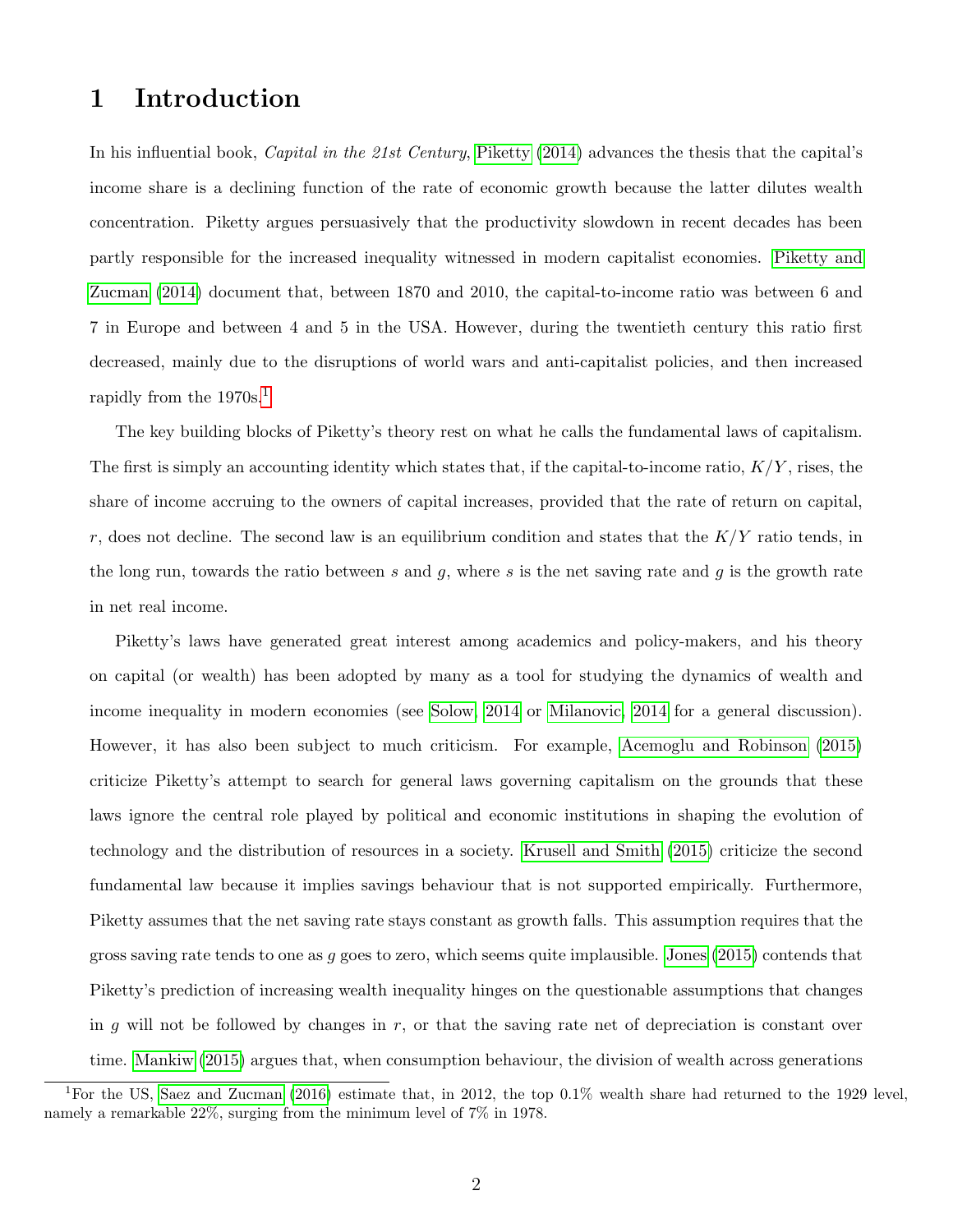and wealth taxation are accounted for, in order for wealth inequality to be steadily increasing (the socalled endless inegalitarian spiral),  $r$  should implausibly exceed  $g$  by about 7 percentage points annually. [Weil](#page-22-0) [\(2015\)](#page-22-0) points out that the analysis proposed by Piketty in his book focuses on market wealth and, thus, neglects some dimensions of wealth, most notably human capital and transfer wealth, that have come to constitute a very significant fraction of total wealth over the last 300 years. Another criticism according to [Bonnet](#page-19-1) et al. [\(2014\)](#page-19-1) is related to the fact that the recent increase in the capital-to-income ratio has been driven predominantly by housing evaluated at market prices rather than at rental prices. This debate has centered on whether the main implications of Piketty's theory can be used for analyzing wealth inequality and, hence, for designing policies aimed at achieving socially desirable levels of wealth (and income) concentration.

This paper contributes to the debate in two respects. First, we provide a discussion of the theoretical foundations of Piketty's second law of capitalism using the most popular growth models (Solow and AK growth models). Second, we adopt this theory to investigate econometrically both the macroeconomic patterns and drivers of wealth inequality since 1870. We use [Piketty and Zucman'](#page-21-0)s [\(2014\)](#page-21-0) original data, which are expressed in net terms (i.e., net of capital depreciation), and a new macro-historical dataset covering a larger set of OECD countries, in which variables are expressed in gross terms, which may help to circumvent possible limitations in Piketty's original data. We estimate a long-run model that accounts for dynamic adjustments in macroeconomic aggregates, for cross-country heterogeneity, and the interdependence that emerges at the global level in the process governing wealth concentration.

As a preview of the results, we find that the wealth-to-income ratio,  $\beta$ , is significantly related to the saving-to-income growth ratio,  $s/g$ , between 1870 and 2010, although  $\beta$  seems to respond less than proportionally to changes in the  $s/g$  ratio, as predicted by the theory. We also find that income growth has been the main determinant of wealth inequality over the very long run (1870-2010). However, since WWII, g has had adverse effects on the accumulation of different capital assets, as it negatively affects the structures/income ratio and positively affects the equipment/income ratio. This implies that the drivers of the wealth-to-income ratio may have been changing over the latest decades.

Thus far, the soundness of Piketty's second law of capitalism, and its usefulness for studying the evolution of income inequality, have remained almost unexplored in the literature. Empirical research on Piketty's laws has predominantly concentrated on Piketty's hypothesis that inequality is an increasing function of the gap between the real returns to assets,  $r$ , and the growth rate in national income,  $g$ .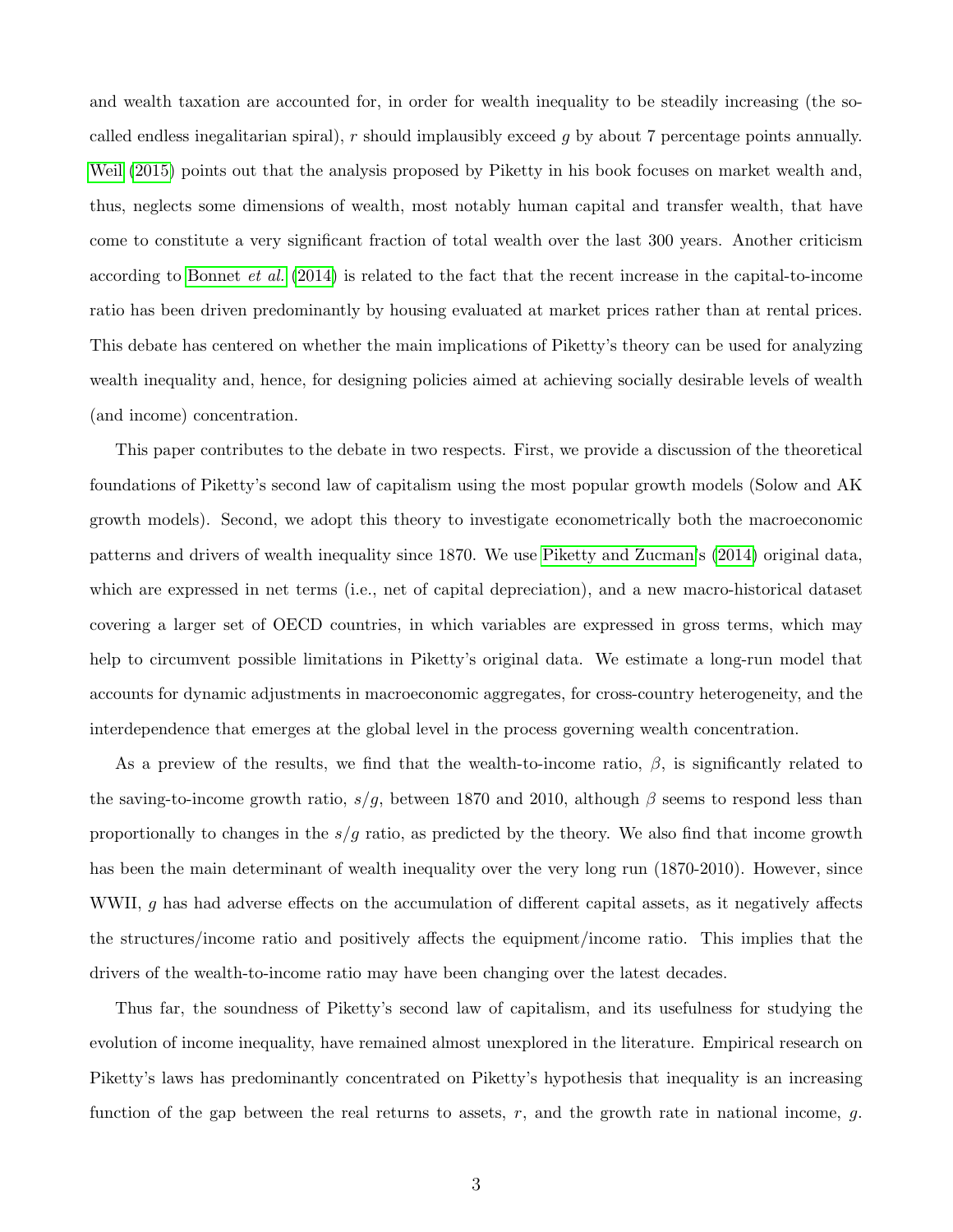[Acemoglu and Robinson](#page-19-0) [\(2015\)](#page-19-0) fail to find any positive impact of the  $r-g$  gap on the top 1% income share for a sample of countries and, in most cases, find a negative relationship. [Goes](#page-20-4) [\(2016\)](#page-20-4) arrives at almost the same conclusion by finding that capital's share of income is negatively related to the  $r-g$  gap for 75% of the sample countries. Similarly, analysing the determinants of top income shares in the long run for a large sample of countries, [Roine](#page-21-4) et al. [\(2009\)](#page-21-4) find income inequality to be consistently positively related to per capita income growth.

The present paper is also related to the literature on the determinants of the declining labour income share. [Karabarbounis and Neiman](#page-20-5) [\(2014\)](#page-20-5) argue that the increasing inequality experienced in most of the world since the early 1980s has been a result of substitution of capital for labour induced by decreasing prices of investment relative to consumer products. This has resulted in an increase in capital's share of income under the often disputed assumption that the elasticity of substitution between capital and labour exceeds one. Using a large panel of countries and industries [Bassanini and Manfredi](#page-19-2) [\(2014\)](#page-19-2) find that the main forces of labour's declining share of income since the early 1980s have been capital deepening and capital-augmenting technological progress. Checchi and García-Peñalosa [\(2010\)](#page-19-3) find that the labour market institutions have been crucial for the path of the functional income distribution. [Roine](#page-21-4) et al. [\(2009\)](#page-21-4) find that financial development, economic growth, and top income taxes have been the most influential determinants of various measures of income inequality. Other influential papers that have investigated the forces behind the trend in the factor income shares are [Peretto and Seater](#page-21-5) [\(2013\)](#page-21-5), [Sturgill](#page-22-1) [\(2012,](#page-22-1) [2014\)](#page-22-2), and [Peretto](#page-21-6) [\(2015\)](#page-21-6).

The structure of the paper is the following. Section [2](#page-4-0) provides a discussion of Piketty's theoretical foundations based on standard growth models. Section [3](#page-6-0) presents the econometric model and the estimation procedure used, whilst Section [4](#page-9-0) describes the data. Section [5](#page-10-0) presents the results. Finally, Section [6](#page-16-0) concludes.

## <span id="page-4-0"></span>2 Theoretical Setup

Piketty's theory of wealth inequality is based on the two fundamental laws of capitalism. The first law is an accounting identity and states that the share of capital in national income,  $\alpha^{K}$ , is

$$
\alpha^K = r \times \beta,
$$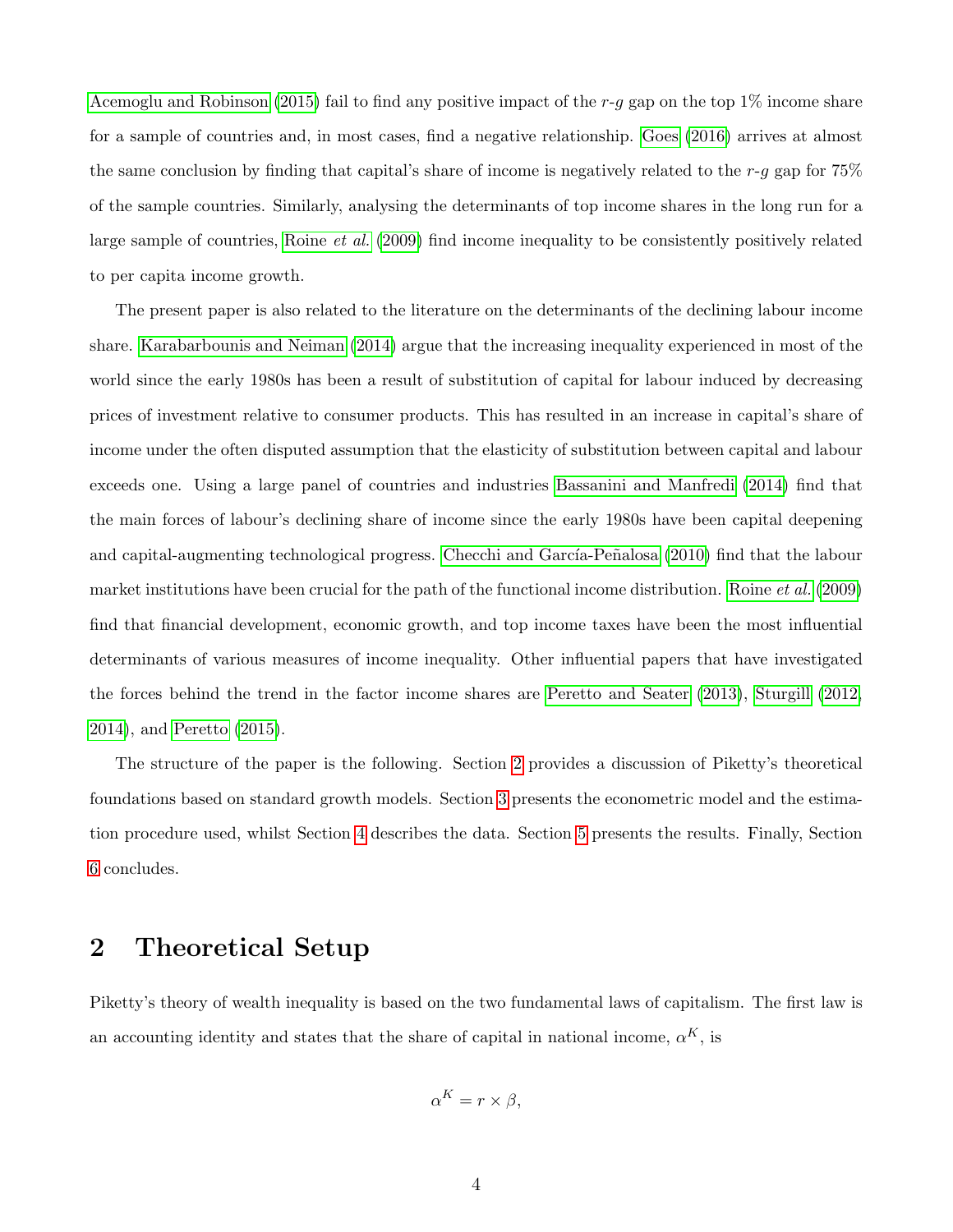where r is the net real rate of return on capital,  $\beta \equiv K/Y$  is the ratio between the aggregate stock of capital, K, and net income, Y. The latter is defined as  $Y = \hat{Y} - \delta K$ , where  $\hat{Y}$  is gross income and  $\delta$  is the rate at which capital depreciates. In other words, this law states that, for any given rate of return,  $r$ , the share of income,  $\alpha^{K}$ , accruing to the owners of capital increases with  $\beta$ . The second law of capitalism is pivotal as it identifies the key forces behind the evolution of the wealth-to-income ratio. This law is similar to the famous Harrod-Domar-Solow steady-state condition in an economy where growth is driven by capital accumulation. It states that in the long run the capital-to-income ratio,  $\beta$ , converges to  $s/g$ , that is (the superscript  $S$  stands for Solow)

<span id="page-5-0"></span>
$$
\beta^S = \frac{s}{g},\tag{1}
$$

where  $s \equiv \dot{K}/(\hat{Y}-\delta K)$  is the saving rate net of capital depreciation and g is the sum of per capita income growth and population growth.

This formula has different implications in the Harrod-Domar model than in the Solow model. In the Harrod-Domar model, the capital/income ratio is assumed to be constant, implying that a rise in the saving rate leads to a corresponding increase in income. In the Solow model, by contrast, the capital/income ratio is endogenous and converges to a constant in the steady state. Positive (negative) shocks to the saving rate will produce only temporary changes in the rate of capital accumulation and income growth during the transition from the old to the new equilibrium because of diminishing returns to capital. In the new steady-state equilibrium, the  $K/Y$  ratio levels off to its optimal (time-invariant) value. In the long run, a rise in the saving rate produces a level effect, but not a growth effect.

Furthermore, in deriving Eq. [\(1\)](#page-5-0), one could observe that in the Solow model the ratio  $K/\hat{Y}$  tends to  $\hat{s}/(g+\delta)$  in the steady state, where  $\hat{s}$  is the gross savings share of GDP. This is the textbook version of the Solow model which is mathematically equivalent to Piketty's formulation, namely Eq. [\(1\)](#page-5-0) above. In fact, as discussed in depth by [Krusell and Smith](#page-20-1) [\(2015\)](#page-20-1), the two formulas are not inconsistent because Piketty defines income not as gross income (that is, GDP) as in the textbook model, but rather as net income (that is, income net of depreciation). Similarly, the saving rate that appears in Piketty's formula is not the gross saving rate - gross saving divided by gross income, but instead it is the net saving rate, i.e., the ratio of net saving (the increase in the capital stock) to net income.

Finally, a crucial insight is that the formula  $\beta = s/g$  is not specific to the neoclassical exogenous growth models. As [Piketty and Zucman](#page-21-0) [\(2014,](#page-21-0) pp. 272-273) suggest, this formula holds in the steady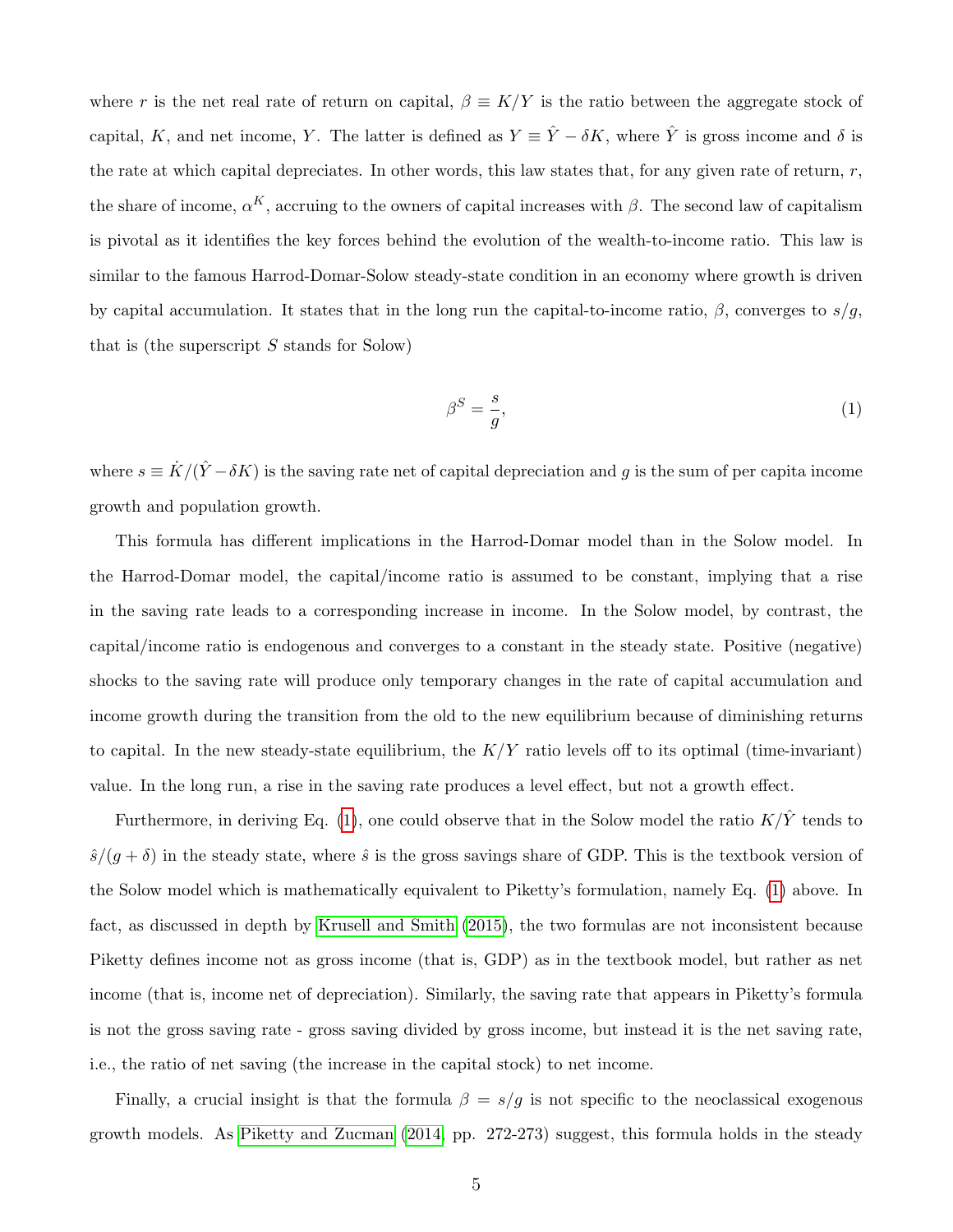state of a very large set of economic models, including those with an endogenous growth rate. For simplicity of the analysis, in what follows, we derive this condition within the most basic neoclassical endogenous growth framework, i.e., the AK model with an exogenous saving rate. In this model, the production function is linear in the stock of capital, namely  $\hat{Y} = AK$ , where A is a positive constant representing the economy's level of technology, and the ratio  $K/\hat{Y}$  amounts to  $1/A = \hat{s}/(g + \delta)$ . This equation is equivalent to Piketty's formulation (the superscript  $AK$  stands for AK model)

$$
\beta^{AK} = \frac{K}{Y} = \frac{1}{A - \delta} = \frac{s}{g}.
$$

As the  $K/Y$  ratio is constant, a rise in the saving rate can only be accommodated by an equivalent increase in the rate of economic growth. Hence, in contrast to the Solow model, in the AK model changes in the saving rate have permanent growth effects. [A](#page-23-0)ppendix A shows that the formula  $\beta = s/g$  also holds true in the AK model with optimizing consumers, in which the saving rate is endogenous.

## <span id="page-6-0"></span>3 Modelling and Estimation Technique

The key hypothesis of [Piketty and Zucman](#page-21-0) [\(2014\)](#page-21-0) is represented by the second law of capitalism, which predicts that the ratio of the saving rate to the economy's growth rate,  $s/g$ , is the ultimate force behind the capital-to-income,  $\beta$ , ratio over the long run.

We model the wealth-to-income ratio, Eq.  $(1)$ , as the following log-linear stochastic specification

<span id="page-6-1"></span>
$$
\ln \beta_{it} = \zeta + \theta \cdot \ln(s/g)_{it} + u_{it},\tag{2}
$$

where i refers to countries  $(i = 1, ..., N)$  and t to the year of observation  $(t = 1, ..., T)$ .  $\zeta$  is a constant term, whilst  $u_{it}$  is a stochastic error term whose characteristics will be discussed below. For notational convenience, we express the second law of capitalism as  $\beta = s/g$ . However, in the empirical analysis, we estimate the empirical model with data expressed in net  $(\beta = s^N/g^N)$  or gross terms  $(\beta = s^G/g^G)$ with  $g^G = g^N + \delta$ .) Equation [\(2\)](#page-6-1) assumes a stochastic trend common to all countries, namely that  $\theta$ is homogeneous. This law is supported empirically if the estimated elasticity for the saving-to-income growth ratio is unitary, and the constant is statistically insignificant  $(\theta = 1 \text{ and } \zeta = 0)$ .

The baseline specification is estimated applying the standard pooled OLS estimator. However, it is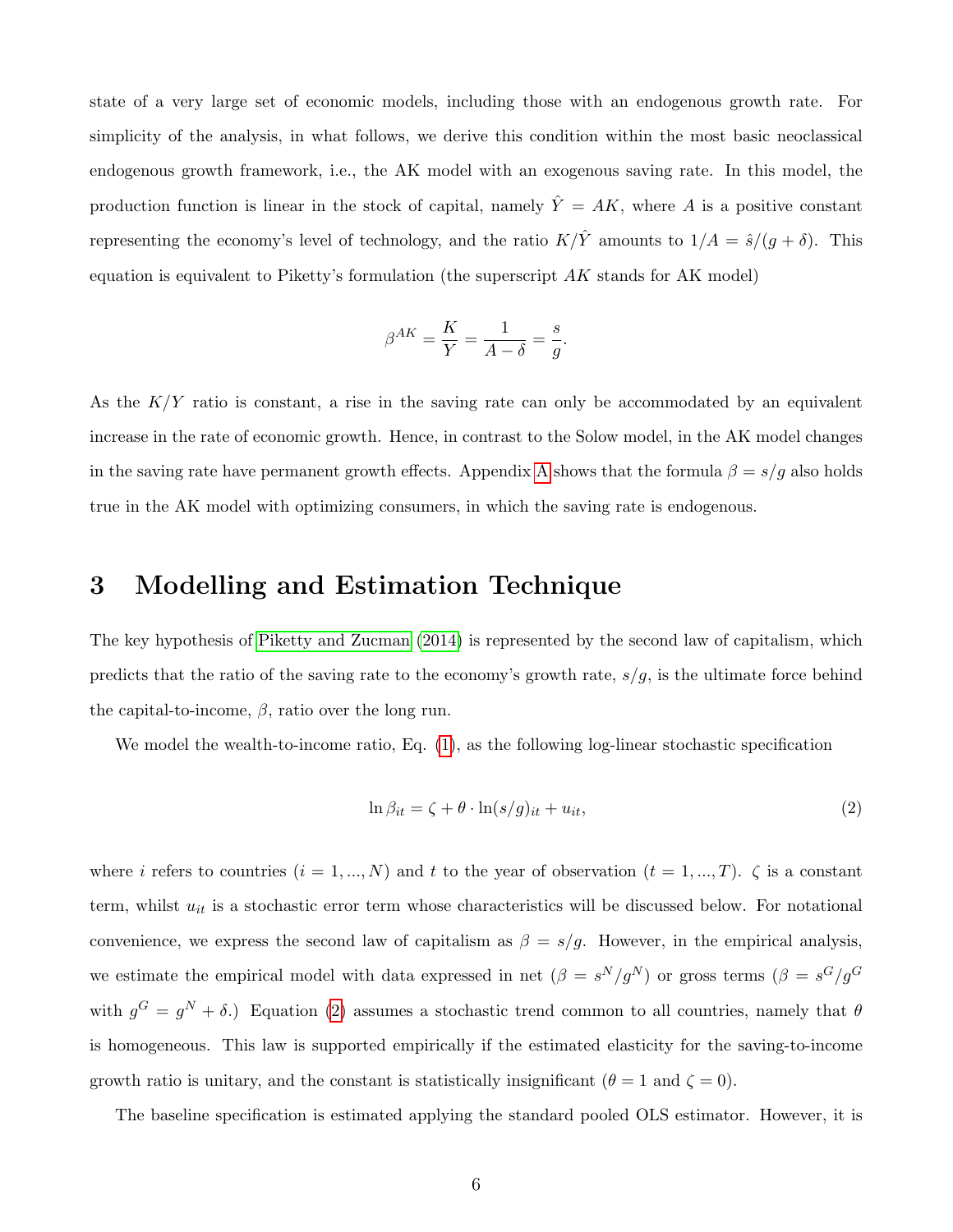well-known that this regression approach may be plagued by various econometric issues. First, heterogeneity may exist across countries in the relationship under investigation. We accommodate this issue by including country-specific fixed effects  $(\zeta_i)$  and, then, by allowing for heterogeneous slope parameters  $(\theta_i)$ . Non-zero fixed effects imply that the wealth-to-income ratio systematically differs across countries, irrespective of the impact exerted by the  $s/g$  ratio on the dependent variable.<sup>[2](#page-7-0)</sup> Parameter heterogeneity may arise because of cross-country differences in tax structure and tax rates, current account balances that create a wedge between investment and saving, the fraction of housing investment in total investment, etc. To address these two forms of heterogeneity, the empirical model is estimated with the fixed effect estimator and with the mean group (MG) estimator developed by [Pesaran and Smith](#page-21-7) [\(1995\)](#page-21-7).<sup>[3](#page-7-1)</sup>

Second, the evolution of the wealth-to-income and the saving-to-income growth ratios may not be independent across countries as these are affected by common shocks (e.g., business cycles, technology shocks, etc.) or share some common trends (e.g., due to globalization). If unaccounted for, crosscountry interdependence may lead to erroneous inferences concerning the impact of the  $s/g$  ratio on wealth inequality. We therefore include common time effects that are controlled for through the use of time dummies (i.e., we assume weak cross-sectional dependence), and additionally allow for unobserved common factors (i.e., strong cross-sectional dependence) by including common correlated effects terms [\(Pesaran, 2006\)](#page-21-8). Failing to account for unobserved factors may yield inefficient estimates if these factors are orthogonal to the regressors, but to biased parameters if these factors and the explanatory variables are correlated. The multifactor structure of the error term of Eq. [\(2\)](#page-6-1) is therefore modelled as follows

$$
u_{it} = \zeta_i + \lambda_i f_t + \epsilon_{it},
$$

where  $\zeta_i$  are country-specific fixed effects,  $f_t$  is a latent factor collecting both global and local factors which evolve over time and affect countries to a different extent,  $\lambda_i$ , and  $\epsilon_{it}$  are well-behaved error terms.<sup>[4](#page-7-2)</sup> Global factors are shocks involving all countries in the sample, such as globalization, financial development, etc.

Local factors are shocks that affect only a subset of countries and/or might vanish more quickly over

<span id="page-7-0"></span><sup>&</sup>lt;sup>2</sup>For instance, [Piketty and Zucman](#page-21-0) [\(2014\)](#page-21-0) acknowledge that the long-run value of  $\beta$  is much higher in Europe than in the US.

<span id="page-7-1"></span> $3$ The impact of the ratio between s and g may also have changed over the long time interval considered in our regression analysis. Below, we assess the time-varying effect of this variable by estimating  $\theta$  over different time spans.

<span id="page-7-2"></span><sup>&</sup>lt;sup>4</sup>We also include time trends to capture the deterministic time evolution of the data (not modelled here for simplicity).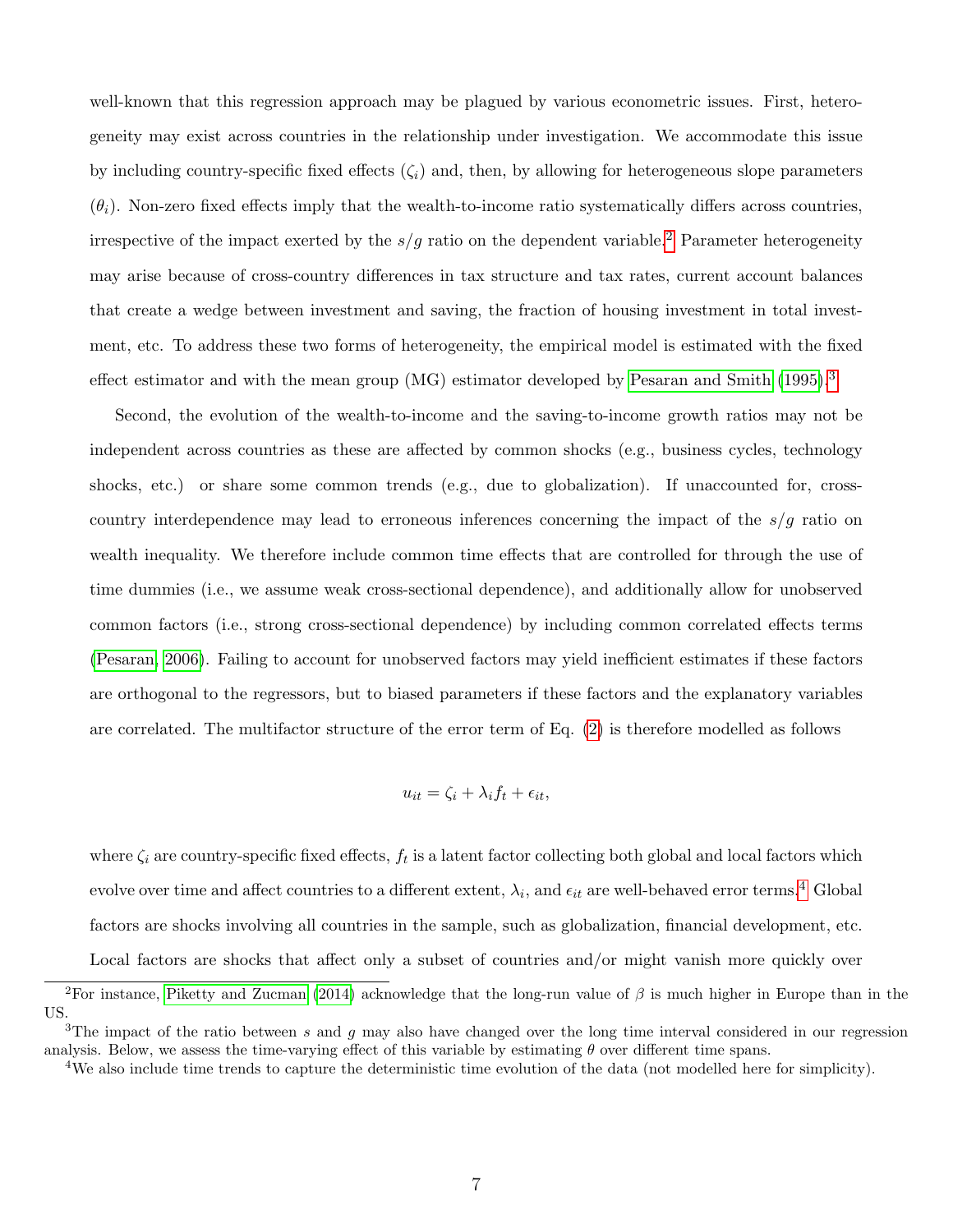time. Plugging the expression for  $u_{it}$  into Eq. [\(2\)](#page-6-1) and assuming heterogeneous parameters we have

<span id="page-8-0"></span>
$$
\ln \beta_{it} = \theta_i \cdot \ln(s/g)_{it} + \zeta_i + \lambda_i f_t + \epsilon_{it}.
$$
\n(3)

As [Pesaran](#page-21-8) [\(2006\)](#page-21-8) documents, unobserved common factors can be proxied by the year-by-year crosssectional average of the dependent variable and regressors, namely  $\overline{\ln \beta}_t = (1/N) \sum_{i=1}^N \ln \beta_{it}$ ,  $\overline{\ln(s/g)}_t =$  $(1/N)\sum_{i=1}^{N}\ln(s/g)_{it}$ . Exploiting this condition, Eq. [\(3\)](#page-8-0) can be written as (see [Eberhardt](#page-19-4) *et al.*, [2013\)](#page-19-4)

$$
\ln \beta_t = \theta_i \ln(s/g)_t + \varphi_{1i} \overline{\ln \beta}_t + \varphi_{2} \overline{\ln(s/g)}_t + \varphi_{3i} + \epsilon_{it},\tag{4}
$$

where  $\varphi_{ji}$  (j = 1, 2, 3) is a collection of parameters.<sup>[5](#page-8-1)</sup> Significance of cross-section mean terms would indicate that there is global interdependence in the process underlying the evolution of  $\beta$ .

Last but not least, a third issue that may seriously affect the parameter estimates in Eq. [\(2\)](#page-6-1) is the dynamic behaviour of the variables. To account for dynamics, we express Eq. [\(3\)](#page-8-0) as an Auto-Regressive Distributed Lags (ARDL) model. Hence, Eq. [\(3\)](#page-8-0) is modelled as

<span id="page-8-3"></span>
$$
\ln \beta_{it} = \eta_{1i} \ln \beta_{it-1} + \eta_{2i} \ln(s/g)_{it} + \eta_{3i} \ln(s/g)_{it-1} + u_{it}.
$$
\n(5)

The ARDL specification accounts for the persistent nature of the variables and yields consistent estimates for the long-run effect of  $s/g$  on  $\beta$ , irrespective of whether these series are stationary or not. Our analysis of non-stationarity reveals that both  $\beta$  and  $s/g$  do not contain unit roots, indicating that these variables move around their long-run (stationary) value (see Appendix [B\)](#page-25-0).<sup>[6](#page-8-2)</sup> Even in such a stationary (non-cointegrating) setting, the long-run value of the parameters is inferable from the short-run coefficients estimated with the ARDL model [\(Chudik](#page-19-5) et al., [2016\)](#page-19-5). This regression approach, known as the common correlated effects mean group estimator (hereinafter labelled as CCE-MG or CMG), has been proved to be insensitive to simultaneity/reverse causality bias when the lag structure of the variables is well specified [\(Pesaran and Shin, 1999\)](#page-21-9).

For brevity, below we report only the long-run (country-specific) coefficient for the ratio  $s/g$  arising

<span id="page-8-1"></span><sup>&</sup>lt;sup>5</sup>Since  $\overline{\ln \beta}_t = \overline{\theta} \cdot \overline{\ln(s/g)}_t + \overline{\zeta} + \overline{\lambda} f_t$ , given that  $\epsilon_{it}$  has zero mean, we can express the common factor as a function of the average variables,  $f_t = (1/\lambda)(\overline{\ln \beta}_t - \overline{\zeta} - \overline{\theta} \cdot \ln(s/g)_t)$ , and then include this in Eq. [\(3\)](#page-8-0). In the resulting equation, the parameters are defined as  $\varphi_{1i} = \lambda_i/\overline{\lambda}$ ,  $\varphi_{2i} = -\lambda_i(\overline{\theta}/\overline{\lambda})$  and  $\varphi_{3i} = \zeta_i - \lambda_i(\overline{\zeta}/\overline{\lambda})$ .

<span id="page-8-2"></span><sup>&</sup>lt;sup>6</sup>In Appendix [B](#page-25-0) we use the panel statistic associated with the cross-sectionally augmented Dickey-Fuller test devised by [Pesaran](#page-21-10)  $(2007)$  for the linear case and by [Cerrato](#page-19-6) *et al.*  $(2011)$  for the non-linear case.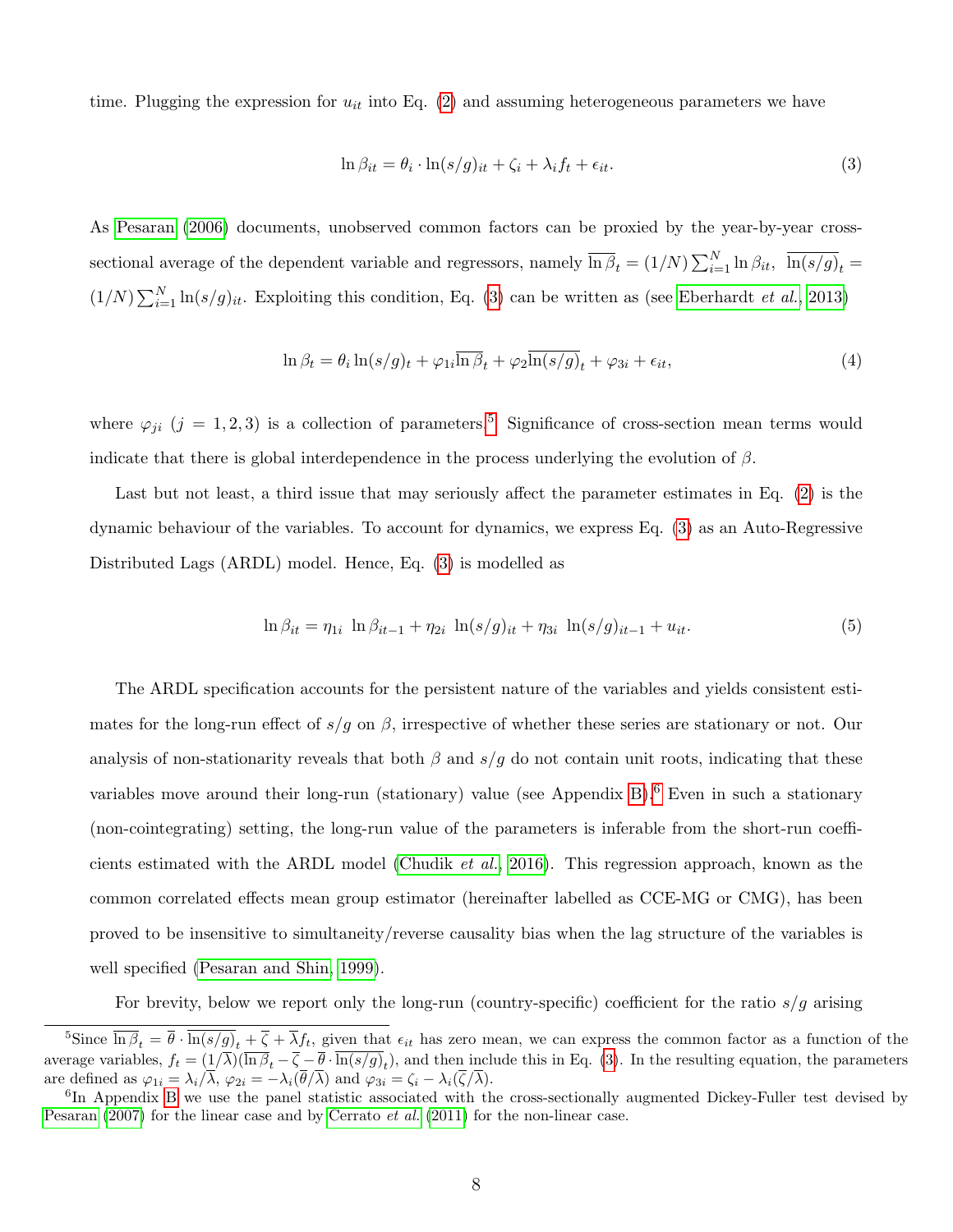from the estimation of Eq. [\(5\)](#page-8-3), that is

$$
\theta_i = (\eta_{2i} + \eta_{3i})/(1 - \eta_{1i}).
$$

Operationally, this procedure estimates the model separately for each individual country including the common correlated effects terms. The sample value of the long-run parameters is obtained by averaging country-specific parameters,  $\theta_i$ . However, it is well-known that MG-type regression procedures may suffer from small sample bias in the presence of a relatively small number of cross-section units. To cater for this possibility, the mean group value of coefficients is obtained by running a robust mean regression on individual CMG parameters following the suggestion of [Bond](#page-19-7)  $et \ al.$  [\(2010\)](#page-19-7). Below, we report the robust-to-outlier cross-sectional mean of long-run parameters, namely  $\theta = \sum_{i=1}^{N} \omega_i \theta_i$ , where the weights,  $\omega_i$ , are higher the closer the observation is to the fit. The significance of  $\theta_i$  can be evaluated through the  $p$ -values resulting from the robust mean regression displayed in the tables of results.<sup>[7](#page-9-1)</sup>

## <span id="page-9-0"></span>4 Data

We use both [Piketty and Zucman'](#page-21-0)s [\(2014\)](#page-21-0) data and a new macro-historical dataset covering a large set of OECD countries over the period 1870-2010. [Piketty and Zucman'](#page-21-0)s [\(2014\)](#page-21-0) data contain extensive information on the structure of wealth, saving, and investment, allowing one to trace the dynamics of private capital accumulation, public debt, and net foreign asset positions since the nineteenth century for France, Germany, the UK and the USA. [Piketty and Zucman](#page-21-0) [\(2014\)](#page-21-0) are interested in studying the evolution of the wealth-income ratio and the role played by price and volume components, and, hence, they express wealth and its components at market prices net of capital depreciation.

[Piketty and Zucman](#page-21-0) [\(2014\)](#page-21-0) assume that capital is synonymous with wealth. They define national wealth,  $W_{nt}$ , as the sum of private and public wealth,  $W_{nt} = W_t + W_{gt}$ . Private wealth,  $W_t$ , is the net wealth (assets minus liabilities) of households and non-profit institutions serving households. Public wealth,  $W_{gt}$ , is defined as the net wealth of public administration and government agencies and consists of public land plus fixed capital minus government net debt. National wealth can also be decomposed into domestic capital and net foreign assets:  $W_{nt} = K_t + NFA_t$ . A crucial difference between the data

<span id="page-9-1"></span><sup>&</sup>lt;sup>7</sup>[Eberhardt and Presbitero](#page-20-6) [\(2015\)](#page-20-6) use this estimator applied to an error correction framework to study the role of public debt on economic growth in a global sample of countries. [Eberhardt and Teal](#page-20-7) [\(2011\)](#page-20-7) discuss extensively the heterogeneity issue for the macroeconomic analysis of growth and development.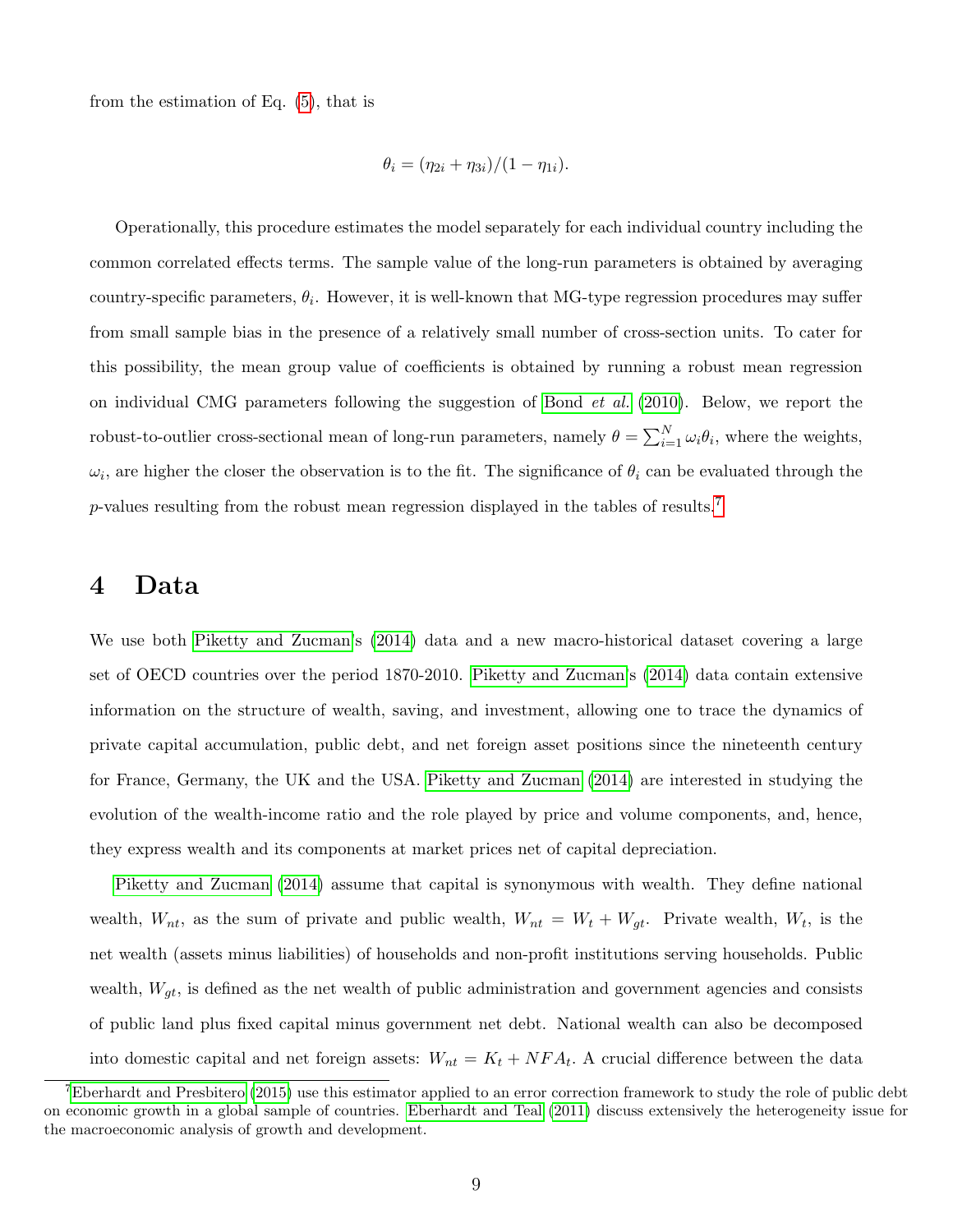used by [Piketty and Zucman](#page-21-0) [\(2014\)](#page-21-0) and our data is that these authors assess capital by means of the stock market capitalization of the company, while our capital data is in acquisition costs. Pros and cons of these two alternative procedures are discussed in [Piketty and Zucman](#page-21-0) [\(2014,](#page-21-0) p. 1265). Net national income,  $Y_t$ , and its growth rate,  $g^N$ , are measured net of depreciation and defined as the sum of net domestic output and net foreign income,  $Y_t = Y_{dt} + rNFA_t$ . The national and private saving rate,  $s^N$ , is measured net of depreciation.

Our macroeconomic dataset contains information on income (GDP), savings, and non-residential capital assets and is collected from national and international sources. Unlike [Piketty and Zucman](#page-21-0) [\(2014\)](#page-21-0), our data are expressed in gross terms and at constant prices, and cover 21 countries (Australia, Austria, Belgium, Canada, Denmark, Finland, France, Germany, Greece, Ireland, Italy, Japan, Netherlands, New Zealand, Norway, Portugal, Spain, Sweden, Switzerland, the UK and the US). In this dataset, capital includes only non-residential structures and equipment and, hence, is narrower than the notion of wealth used by Piketty. As discussed above, as our dataset is in gross terms, the second law of capitalism uses a measure of income growth gross of capital depreciation,  $g^G$  (with  $g^G = g^N + \delta$ ).  $\delta$  is assumed to be time-invariant and is set equal to 0.08 when using a measure of  $\beta$  based on total capital, and to 0.17 and 0.03 when  $\beta$  is based on equipment and structures. We use a measure of gross saving rate, denoted as  $s^G$ .<sup>[8](#page-10-1)</sup>

## <span id="page-10-0"></span>5 Results

## Baseline Framework

The results of regressing Eq. [\(5\)](#page-8-3) are shown in Table [1.](#page-12-0) These estimates are based on fully homogeneous parameters. The top panel of the table uses Piketty's data, which cover 4 countries for a total of 540 time observations. These estimates are obtained using both national and private sector data. Estimates in the lower panel use our data and include 21 countries with a total of 2,983 observations. Our saving data refer to the private sector of the economy. The table reports the long-run coefficients yielded by

<span id="page-10-1"></span><sup>8</sup>A detailed Data Appendix supplementing the paper by [Piketty and Zucman, 2014\)](#page-21-0) is available at:  $\langle \text{http://piketty.pse.ens.fr/en/capitalisback}\rangle$ . Detailed information about sources underlying our dataset and related data construction is provided in the Online Appendix to this article. To estimate the model in logs, a minimum constant is added to ensure that all values are positive (see [Madsen, 2016\)](#page-20-8).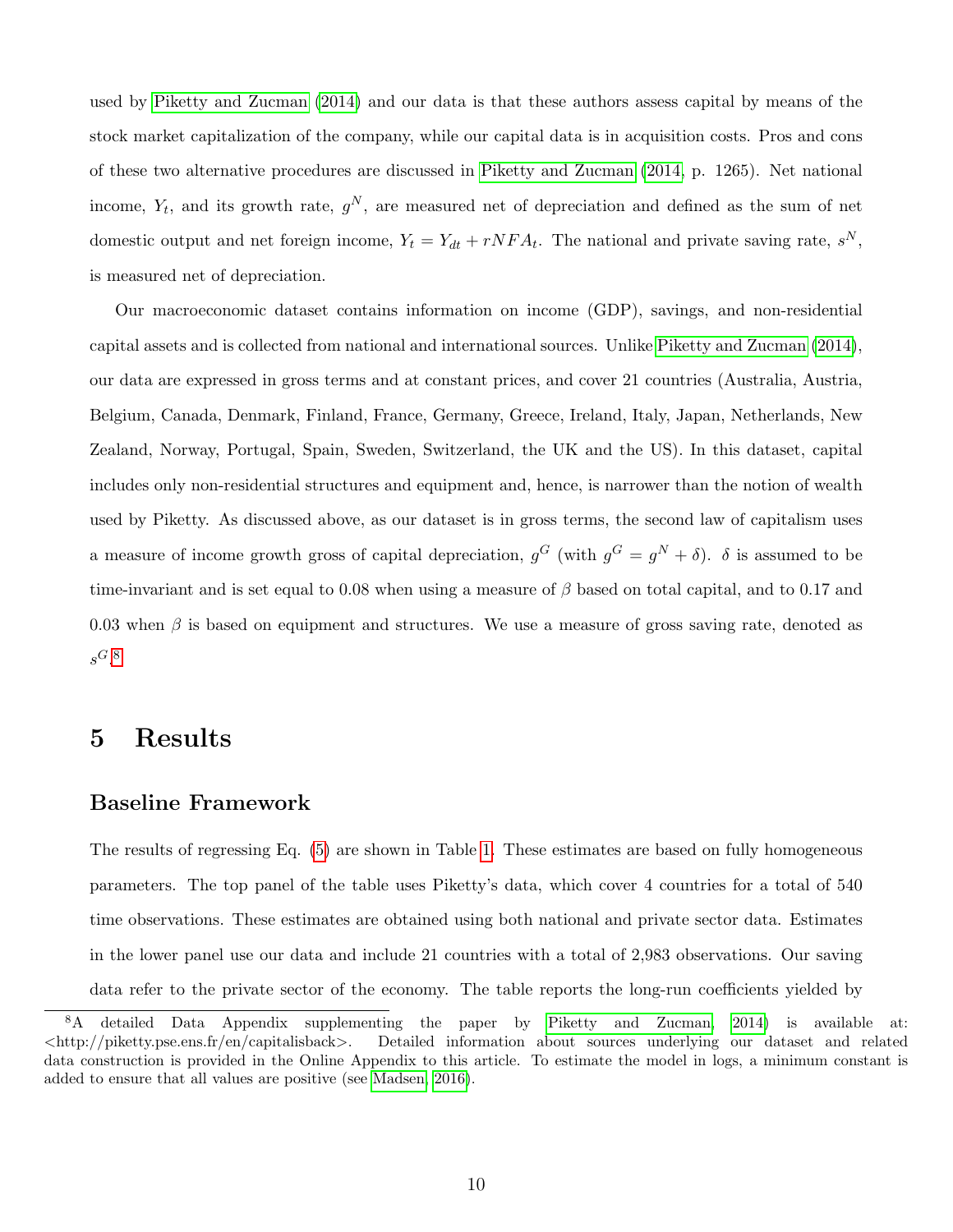regressing the ARDL model displayed in Eq.  $(5)$  and the associated p-value of significance.<sup>[9](#page-11-0)</sup>

In col. (1), Table [1,](#page-12-0) we adopt the pooled OLS estimator without accounting for the effects of common shocks. Using the original data from [Piketty and Zucman](#page-21-0) [\(2014\)](#page-21-0) we find that the wealth-to-income ratio is significantly related to the  $s/g$  ratio, regardless of whether national or private sector data are used. The estimated coefficients are quite similar (0.177 and 0.165) but, nonetheless, fall below the unitary value suggested by the theory. This indicates that  $\beta$  varies less than proportionally to the  $s/g$  ratio. This finding is neither related to the nature of the variables that are evaluated at market prices by [Piketty](#page-21-0) [and Zucman](#page-21-0) [\(2014\)](#page-21-0), nor to the small number of countries in their dataset. Indeed, a consistent result arises when we estimate the empirical model using our dataset, with which we find a coefficient of 0.103.

In col. (2), we introduce a set of time dummies to control for the effects of common shocks. Accounting for temporary shocks is crucial especially when one expresses variables at market prices, as the latter may change relatively rapidly over time and hence bias the estimates. It is interesting to observe that the long-run elasticity estimated for the ratio between the saving rate and income growth is higher with either set of data when time dummies are included in the regressions. Nonetheless, the coefficients for the explanatory variable remain well below unity.

In col. (3) we add fixed effects on the presumption that each country has its own steady-state value for the wealth-to-income ratio. This may be due to the (time-invariant) effect of omitted variables that influence the wealth-to-income ratio differently across countries and create a wedge between  $K/Y$  and  $s/g$ . Using data from [Piketty and Zucman](#page-21-0) [\(2014\)](#page-21-0), fixed effects estimates show that the impact estimated for the  $s/g$  ratio is 0.147 when using national data, whereas the explanatory variable turns out to be insignificant with the data for the private sector. By contrast, the result based on our set of twenty-one countries of 0.140 is perfectly consistent with the values shown in col. (2).

## Global Interdependence and Cross-Country Differentials

A clear implication of our results is that the impact of the ratio between the saving rate and income growth on  $\beta$  is less than unitary. This finding has been shown to be unrelated to the nature of the data (evaluated at market prices or acquisition costs) and to the presence of common time effects (weak cross-sectional dependence). In what follows, we address three potential concerns about the robustness

<span id="page-11-0"></span><sup>&</sup>lt;sup>9</sup>Following [Chudik and Pesaran](#page-19-8) [\(2015\)](#page-19-8), the criterion  $T^{1/3}$  is used to choose the lag order of the variables. Hence, five-year lags are used in the analysis over the period 1870-2010, whilst four- and three-year lags are used in the regressions in which the periods are restricted to 1945-2010 and 1970-2010. The results are quite insensitive to the choice of lags.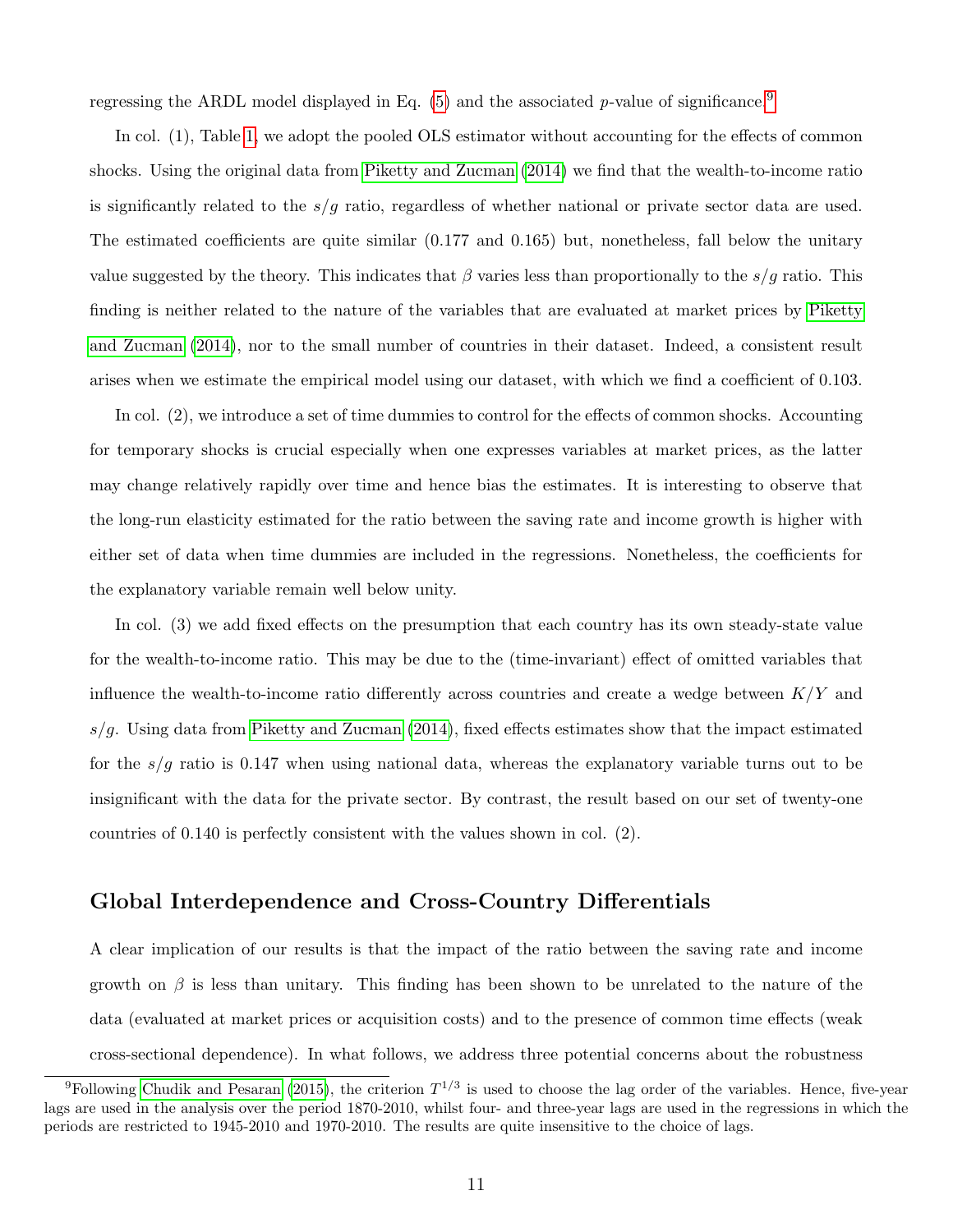#### <span id="page-12-0"></span>Table 1: Relationship between  $\beta$  and  $s/g$ : 1870-2010

|                            | 1          | $\overline{2}$                    | 3                                            |
|----------------------------|------------|-----------------------------------|----------------------------------------------|
|                            |            |                                   | Piketty & Zucman data (4 countries, 540 obs) |
|                            |            | National                          |                                              |
| $\ln s/g$                  | $0.177**$  | $0.101***$                        | $0.147**$                                    |
|                            | [0.011]    | [0.008]                           | [0.050]                                      |
| Constant                   | 0.07       | 0.545                             | 0.55                                         |
|                            | [0.474]    | [0.110]                           | [0.108]                                      |
|                            |            | Private                           |                                              |
| $\ln s/g$                  | $0.165*$   | $0.19***$                         | 0.111                                        |
|                            | [0.072]    | [0.000]                           | [0.143]                                      |
| Constant                   | 0.02       | 0.394                             | 0.47                                         |
|                            | [0.838]    | [0.241]                           | [0.167]                                      |
|                            |            | Our data (21 countries, 2963 obs) |                                              |
|                            |            | Private                           |                                              |
| $\ln s/g$                  | $0.103*$   | $0.144**$                         | $0.140***$                                   |
|                            | [0.053]    | [0.011]                           | [0.000]                                      |
| Constant                   | $-0.072**$ | $0.284**$                         | $0.240*$                                     |
|                            | [0.021]    | [0.044]                           | [0.090]                                      |
|                            |            |                                   |                                              |
| Method                     | <b>OLS</b> | <b>OLS</b>                        | FE                                           |
| Cross-sectional dependence | No         | TD                                | TD                                           |

Baseline estimation (long-run parameters)

Notes: The long-run parameters  $(\theta)$  are derived from the ARDL specification (with logged variables). All regressions include country-specific time trends and five lags of the variables. [Piketty and Zucman](#page-21-0) [\(2014\)](#page-21-0) express wealth at market prices, s and g in net values ( $s^N$  and  $g^N$ ). Our data are expressed at constant prices and in gross terms ( $s^G$  and  $g^G$ ); income growth is defined as  $g^G = g^N + \delta$  with capital depreciation,  $\delta$ , set to 0.08.  $p$ -values in brackets. \*\*\*, \*\*, \* indicate significance at 1, 5 and 10%, respectively.

of our previous results (see Table [2](#page-13-0) for the estimates). First, we allow for the possibility of cross-country linkages and consider strong interdependence across economies. This may be the result of unobserved common factors that induce wealth inequality to co-vary globally. Second, we allow for cross-country heterogeneity in the impact of the  $s/g$  ratio on wealth inequality. Finally, we investigate whether the wealth-to-income ratio varies over time mainly as a reflection of the dynamics in the saving rate or in that of income growth.

In cols. (1)-(3), we include common correlated terms within the fixed effects specification to assess whether our previous findings are influenced by unobserved common factors. In line with [Eberhardt](#page-19-4) [et al.](#page-19-4) [\(2013\)](#page-19-4) we allow for heterogeneity in the impact of CCE terms and interact the latter variables with country dummies.[10](#page-12-1) Allowing for these interaction terms results in a decline in the long-run coefficient

<span id="page-12-1"></span><sup>10</sup>Long-run coefficients of the CCE terms are derived as a combination of the short-run parameters derived from the ARDL regression.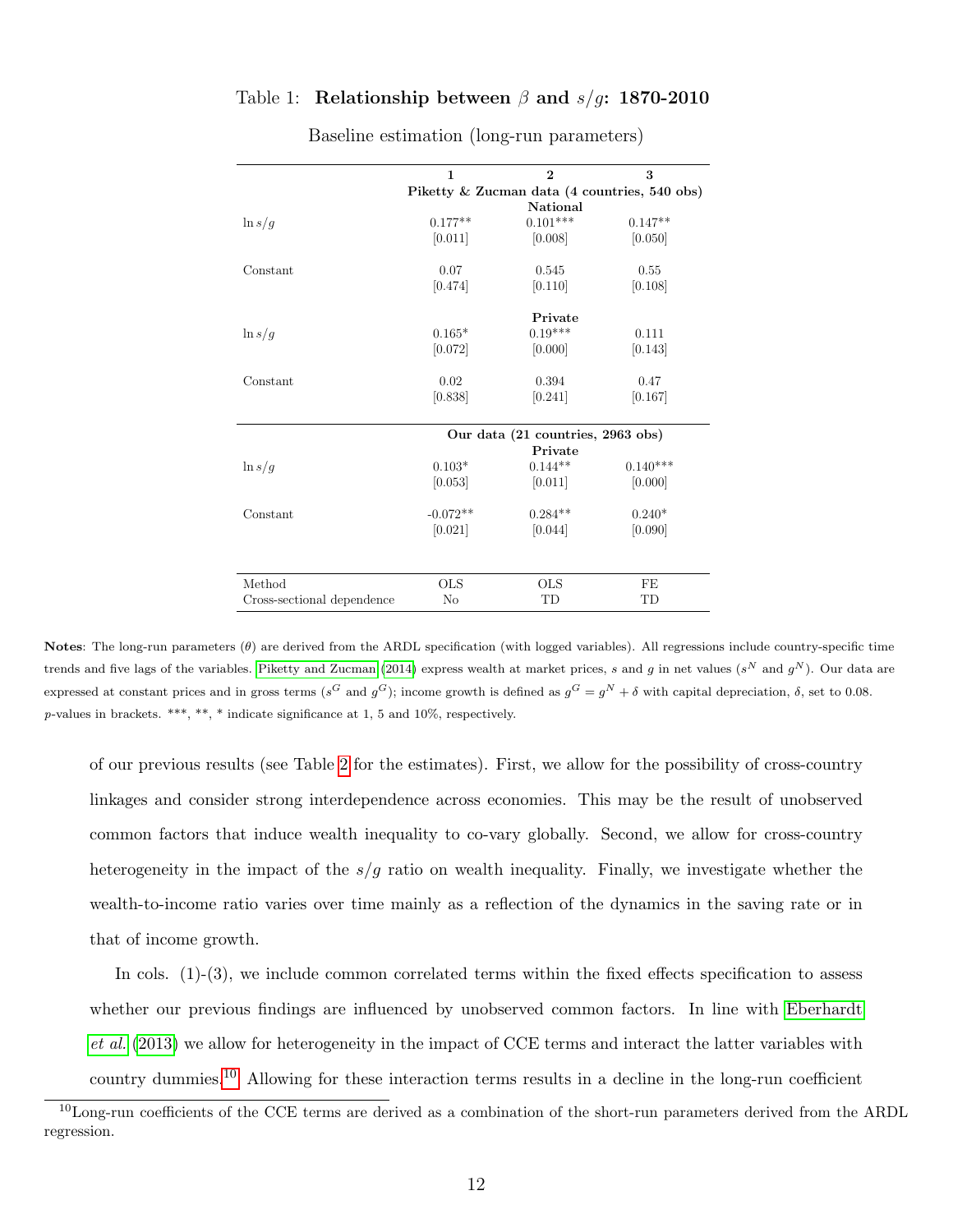of the s/g ratio compared to the estimates in Table [1.](#page-12-0) This suggests that  $\beta$  responds to the global (cross-country) movements in wealth inequality and in the  $s/g$  ratio, as a result of an array of factors such as the international mobility of capital and labour inputs, policy coordination, trade agreements, etc.

As a second step of analysis, in cols.  $(4)-(6)$ , we estimate country-specific regressions, enriched with CCE terms, and compute the robust-to-outliers mean of parameters  $\theta_i$  (CMG regression). The estimates using our sample are robust to this consideration (0.069 in col. 6 vs 0.071 in col. 3). Results based on [Piketty and Zucman'](#page-21-0)s [\(2014\)](#page-21-0) data are similar in terms of coefficient size, but lose some explanatory power in terms of statistical significance, probably due to the low degrees of freedom in computing the mean group values ( $n=4$ ). Indeed, only in the regression using private data is the coefficient of the  $s/g$  ratio, in net terms, significant but only at the 10% level. The weak explanatory power of the ratio between the saving rate and income growth in the estimation based on national data is likely to be driven by the large heterogeneity in the dynamics of public wealth/debt across countries, justifying the need to separate out national wealth from private wealth, as [Piketty and Zucman](#page-21-0) [\(2014\)](#page-21-0) suggest.

Table 2: Relationship between  $\beta$  and  $s/g$ : 1870-2010

<span id="page-13-0"></span>

|                                                | (1)                                    | (2)                                   | (3)                                               | (4)                                    | (5)                                   | (6)                                               | (7)                                    | (8)                                   | (9)                                               |
|------------------------------------------------|----------------------------------------|---------------------------------------|---------------------------------------------------|----------------------------------------|---------------------------------------|---------------------------------------------------|----------------------------------------|---------------------------------------|---------------------------------------------------|
|                                                |                                        | Piketty & Zucman's data               | Our data                                          |                                        | Piketty & Zucman's data               | Our data                                          |                                        | Piketty & Zucman's data               | Our data                                          |
|                                                | National<br>wealth/<br>Income<br>(Net) | Private<br>wealth/<br>Income<br>(Net) | Total<br>$\alpha$ pital/<br><b>GDP</b><br>(Gross) | National<br>wealth/<br>Income<br>(Net) | Private<br>wealth/<br>Income<br>(Net) | Total<br>$\alpha$ pital/<br><b>GDP</b><br>(Gross) | National<br>wealth/<br>Income<br>(Net) | Private<br>wealth/<br>Income<br>(Net) | Total<br>$\alpha$ pital/<br><b>GDP</b><br>(Gross) |
|                                                | $s^N/g^N$                              | $s^N/g^N$                             | $s^G/(g^N+\delta)$                                | $s^N/g^N$                              | $s^N/g^N$                             | $s^G/(g^N+\delta)$                                | $s^N/g^N$                              | $s^N/g^N$                             | $s^G/(g^N+\delta)$                                |
| Dependent variable: $\ln \beta$                |                                        |                                       |                                                   |                                        |                                       |                                                   |                                        |                                       |                                                   |
| $\ln s/g$                                      | $0.078***$                             | $0.035**$                             | $0.071***$                                        | 0.0602                                 | $0.046*$                              | $0.069***$                                        |                                        |                                       |                                                   |
| $\ln s$                                        | [0.007]                                | [0.030]                               | [0.000]                                           | [0.252]                                | [0.064]                               | [0.004]                                           | 0.057<br>[0.510]                       | $-0.037*$<br>[0.076]                  | 0.024<br>[0.557]                                  |
| $\ln g$                                        |                                        |                                       |                                                   |                                        |                                       |                                                   | $-0.223$<br>[0.207]                    | $-0.039$<br>[0.147]                   | $-0.104**$<br>[0.041]                             |
| Diagnostic tests                               |                                        |                                       |                                                   |                                        |                                       |                                                   |                                        |                                       |                                                   |
| Non-stationarity<br>Cross-sectional dependence | [0.000]<br>[0.000]                     | [0.000]<br>[0.000]                    | [0.000]<br>[0.001]                                | [0.000]<br>[0.000]                     | [0.000]<br>[0.000]                    | [0.000]<br>[0.000]                                | [0.000]<br>[0.001]                     | [0.000]<br>[0.000]                    | [0.000]<br>[0.002]                                |
| Obs.                                           | 544                                    | 544                                   | 2693                                              | 544                                    | 544                                   | 2693                                              | 544                                    | 544                                   | 2693                                              |
| Parameters                                     |                                        | Homogeneous                           |                                                   |                                        | Heterogeneous                         |                                                   |                                        | Heterogeneous                         |                                                   |

ARDL estimation (long-run parameters)

Notes: The long-run parameters (θ) are derived from the ARDL specification (with logged variables) estimated with CMG. All regressions include country-specific fixed effects, country-specific time trends, and five lags of the variables. [Piketty and Zucman](#page-21-0) [\(2014\)](#page-21-0) express wealth at market prices, s and g in net values (s<sup>N</sup> and g<sup>N</sup>). Our data are expressed at constant prices and in gross terms (s<sup>G</sup> and g<sup>G</sup>); income growth is defined as  $g^G = g^N + \delta$  with capital depreciation,  $\delta$ , set to 0.08. Diagnostic tests of the residuals. H0: panel non-stationarity/unit roots [\(Pesaran, 2007\)](#page-21-10). H0: weak panel cross-sectional dependence [\(Pesaran, 2015\)](#page-21-11). p-values in brackets. \*\*\*, \*\*, \* indicate significance at 1, 5 and 10%, respectively.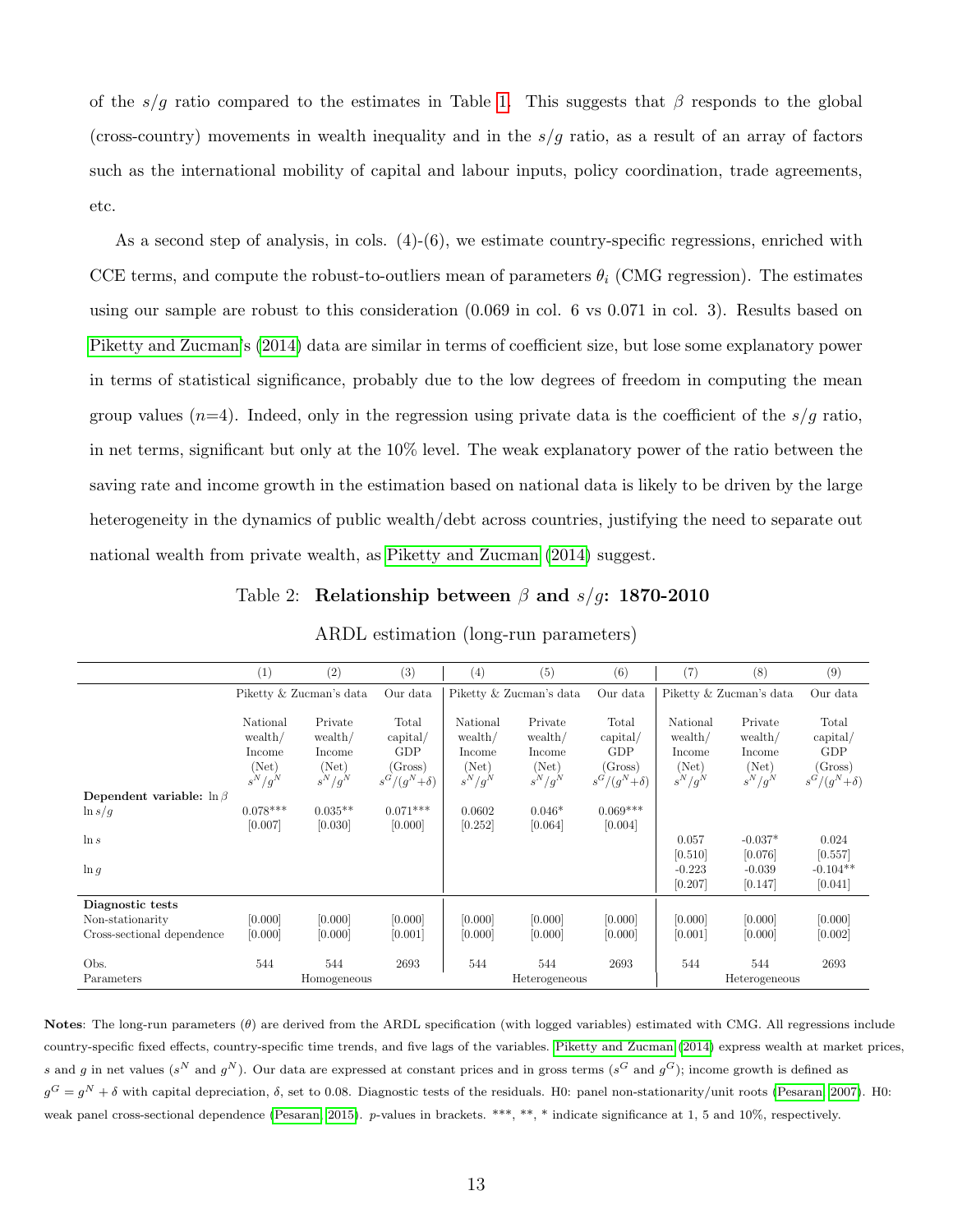Thus far, the coefficients of s and g are restricted to be the same but of opposite sign. In the last three columns of Table [2,](#page-13-0) we regress the wealth-to-income ratio on the saving rate and on the rate of income growth, separately. [Piketty and Zucman](#page-21-0) [\(2014\)](#page-21-0) argue that, as long as the saving rate is constant over time,  $\beta$  should respond to the acceleration or the deceleration in the rate of income growth, g. This view finds support in the estimates yielded using our dataset, but less so when relying upon their data. Probably due to small sample bias issues, the latter estimates do not achieve standard levels of significance, albeit they look correctly signed.<sup>[11](#page-14-0)</sup> To conclude, note that the null hypotheses of non-stationarity and crosssectional dependence of the residuals are rejected at conventional significance levels, thus giving support to our estimation framework.<sup>[12](#page-14-1)</sup>

## Time Pattern and Capital Composition

Next, we investigate whether the drivers of the wealth-income ratio have changed over time. The most advanced countries experienced the biggest increase in their productivity growth rates after WWII and this may have shaped the evolution of wealth-to-income inequality in recent decades [\(Madsen, 2010\)](#page-20-9). To assess this issue, we estimate Eq. [\(5\)](#page-8-3) over two distinct time intervals, namely 1870-1945 and 1945- 2010 (Table [3\)](#page-15-0), accounting for fully heterogeneous parameters and unobserved common shocks (CMG regression). In this step of the analysis we use only our data, as it is less parsimonious in terms of observations. The coefficients of the ratio between the saving rate and income growth remain significantly positive in both periods and their magnitudes are quite similar. When one seeks to identify the impact of the saving rate and that of income growth separately (cols. 4-6), the latter variable is found to play

<span id="page-14-0"></span><sup>&</sup>lt;sup>11</sup>Excluding q from the regressions (not shown) did not change the significance of s, suggesting that the insignificance of this variable is not driven by collinearity between  $s$  and  $g$  (for instance, in the AK model income growth is endogenously determined by the saving rate in the long run).

<span id="page-14-1"></span> $12$ [Pesaran'](#page-21-10)s [\(2007\)](#page-21-10) test assumes the null hypothesis that residuals contain unit roots, whilst [Pesaran'](#page-21-11)s [\(2015\)](#page-21-11) test assumes that residuals are (weakly) cross-sectionally dependent. Rejection of both hypotheses guarantees the validity of the regression framework used. To further assess the extent to which our results are driven by the econometric procedure used, we re-estimated all the specifications in Table [2](#page-13-0) using two alternative regression techniques. First, we estimated the pooled version of Eq. [\(5\)](#page-8-3), augmented with CCE effects. These results are presented in Table [B2](#page-26-0) of Appendix [B,](#page-25-0) and are quite similar to the estimates in Table [2.](#page-13-0) Second, we adopted a different procedure to treat cross-sectional dependence based on the Augmented Mean Group (AMG) regression developed by [Bond and Eberhardt](#page-19-9) [\(2013\)](#page-19-9) (see Table [B3](#page-27-0) of Appendix [B\)](#page-25-0). The AMG regression estimates the specification of interest separately for each individual country including a common dynamic process term; the latter is inferred from the coefficients of the time dummies included in the pooled version of Eq. [\(5\)](#page-8-3), estimated in first differences. The AMG procedure yields lower coefficients compared to results obtained by the fixed effect estimator with the CCE and the CMG regressions (Tables [B2](#page-26-0) and [2\)](#page-13-0). However, it should be borne in mind that the AMG estimator has been designed for a static framework of analysis and hence it may not be perfectly suited to a dynamic specification like that used in the present work. To some extent, this caveat is corroborated by diagnostic tests which, in some specifications, detect non-stationarity of residuals. This imposes caution in interpreting AMG results and posits in favour of the estimates in Table [2.](#page-13-0)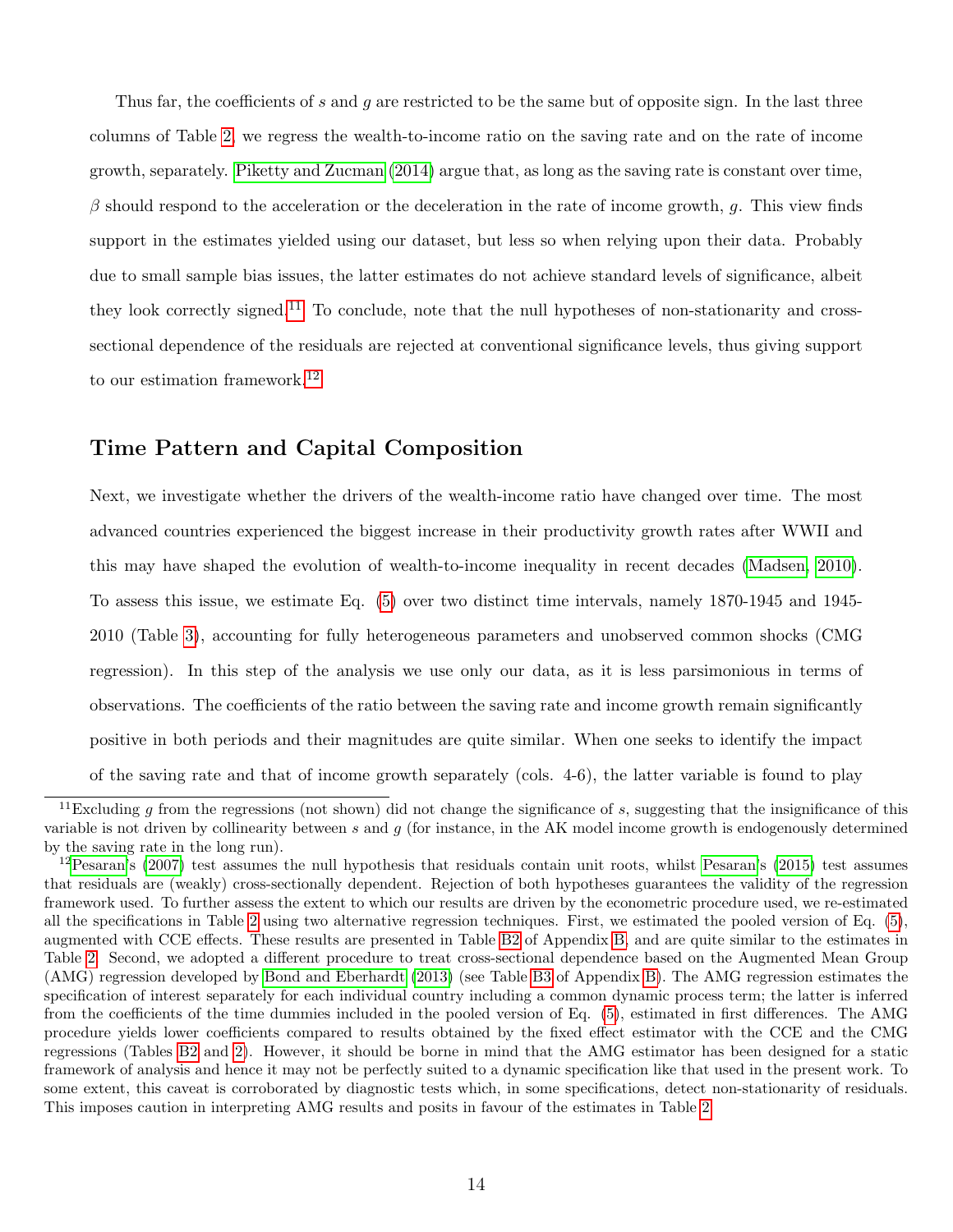a prominent role in the long-run evolution of wealth inequality. Puzzlingly, the absolute magnitude of the coefficient of income growth is estimated to be larger over the entire time span (i.e., 1870-2010) than in the separate time intervals, especially compared to the latest sample period when this explanatory variable turns out to be insignificant.<sup>[13](#page-15-1)</sup>

#### <span id="page-15-0"></span>Table 3: Relationship between  $\beta$  and  $s/g$  over time: 1870-1945 vs 1945-2010 (Our data)

|                                 | $\left(1\right)$    | (2)        | $\left( 3\right)$ | (4)                                       | (5)         | (6)       |  |
|---------------------------------|---------------------|------------|-------------------|-------------------------------------------|-------------|-----------|--|
|                                 | Total capital / GDP |            |                   |                                           |             |           |  |
|                                 |                     |            |                   | Gross values ( $s^G$ and $q^N + \delta$ ) |             |           |  |
|                                 | 1870-2010           | 1870-1945  | 1945-2010         | 1870-2010                                 | 1870-1945   | 1945-2010 |  |
| Dependent Variable: $\ln \beta$ |                     |            |                   |                                           |             |           |  |
| $\ln s/g$                       | $0.069***$          | $0.050***$ | $0.066**$         |                                           |             |           |  |
|                                 | [0.004]             | [0.008]    | [0.038]           |                                           |             |           |  |
| $\ln s$                         |                     |            |                   | 0.024                                     | 0.027       | $-0.018$  |  |
|                                 |                     |            |                   | [0.557]                                   | [0.488]     | [0.699]   |  |
| $\ln g$                         |                     |            |                   | $-0.104**$                                | $-0.050***$ | $-0.024$  |  |
|                                 |                     |            |                   | [0.041]                                   | [0.019]     | [0.476]   |  |
| Diagnostic tests                |                     |            |                   |                                           |             |           |  |
| Non-stationarity                | [0.000]             | [0.000]    | [0.000]           | [0.002]                                   | [0.000]     | [0.000]   |  |
| Cross-sectional dependence      | [0.000]             | [0.008]    | [0.002]           | [0.000]                                   | [0.899]     | [0.000]   |  |
| Obs.                            | 2,693               | 1,300      | 1,414             | 2,693                                     | 1,300       | 1,414     |  |

ARDL estimation (long-run heterogeneous parameters) - CMG

Notes: The long-run parameters (θ) are derived from the ARDL specification (with logged variables) estimated with CMG. All regressions include country-specific fixed effects, country-specific time trends, five lags of the variables in the regression over the period 1870-2010, and four lags in the regressions over the periods 1870-1945 and 1945-2010. Our data are expressed at constant prices and in gross terms ( $s^G$  and  $g^G$ ); income growth is defined as  $g^G = g^N + \delta$  with capital depreciation,  $\delta$ , set to 0.08. Diagnostic tests of the residuals. H0: panel non-stationarity/unit roots [\(Pesaran,](#page-21-10) [2007\)](#page-21-10). H0: weak panel cross-sectional dependence [\(Pesaran, 2015\)](#page-21-11). p-values in brackets. \*\*\*, \*\*, \* indicate significance at 1, 5 and 10%, respectively.

Finally, we investigate whether changes in the capital (wealth) composition have been responsible for the puzzling result that, in the post WWII period, the (domestic) ratio between wealth and income has been unrelated to changes in saving and income growth (at home and abroad). In the first half of Table [4](#page-16-1) we identify the impact of the saving rate and income growth on the accumulation of equipment and structures separately from 1945 to 2010 (both capital measures are expressed as a ratio to income). In the second half, we restrict the focus on the post-1970 period, which is central in [Piketty and Zucman'](#page-21-0)s [\(2014\)](#page-21-0) discussion because it coincides with the reversal in anti-capitalistic policies implemented by most countries at this time. Both sets of estimates suggest that the insignificance of both explanatory variables on the total capital-to-income ratio may be due to the opposite effects of these regressors on the two capital types. This is particularly true for income growth, which has a negative and significant impact on the

<span id="page-15-1"></span><sup>&</sup>lt;sup>13</sup>Similar results arise using [Piketty and Zucman'](#page-21-0)s [\(2014\)](#page-21-0) data.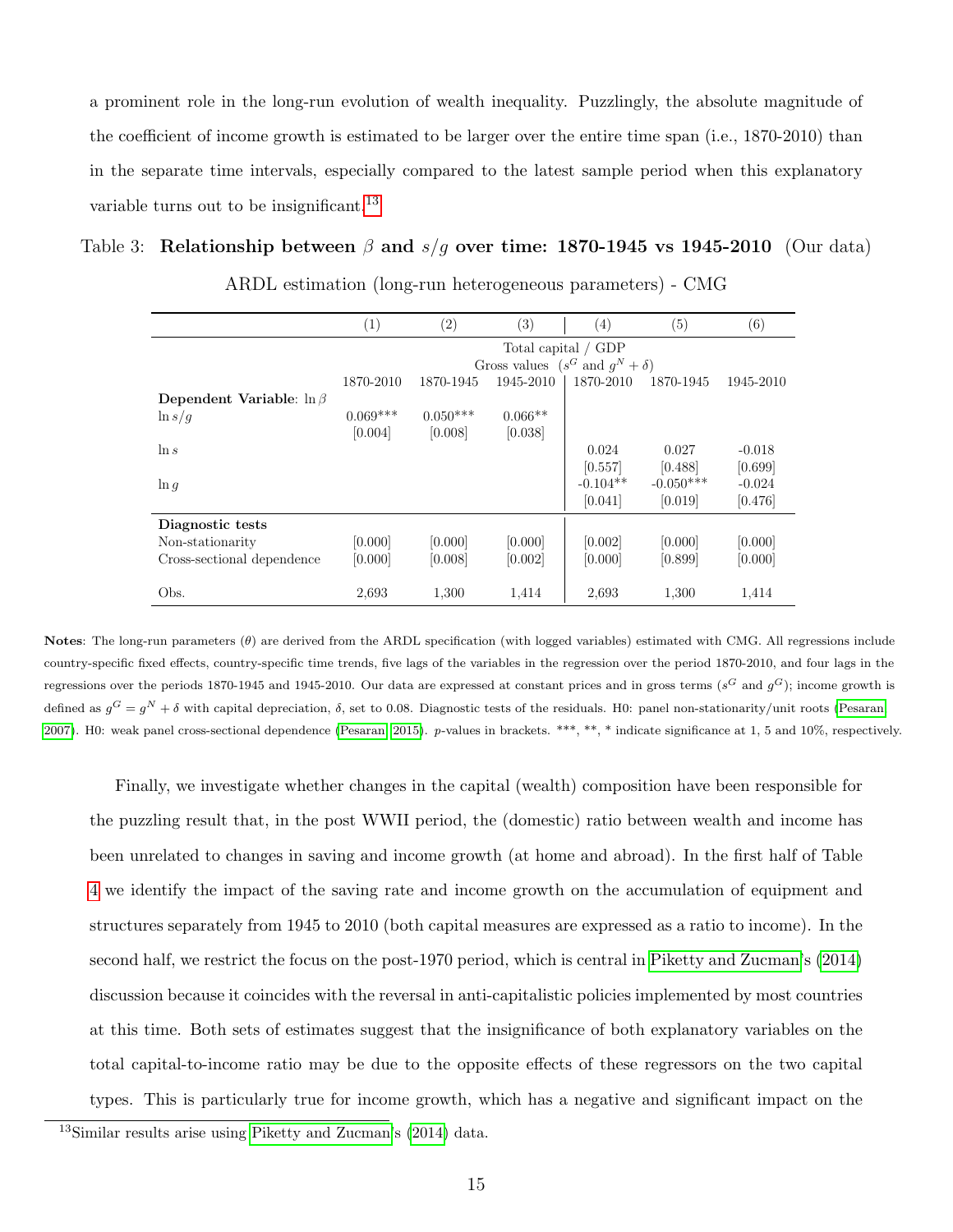ratio between structures and income but a positive one on the ratio between equipment and income. The magnitude of the latter effect appears to be really important (0.743 and 0.692). Following the seminal paper by [Greenwood](#page-20-10) et al. [\(1997\)](#page-20-10), economic growth has been increasingly acknowledged to depend on technical advances embodied in machinery and equipment [\(Boucekkine](#page-19-10) et al., [2003,](#page-19-10) [Venturini, 2007\)](#page-22-3). Here, we find that income growth would have favoured accumulation of machinery and equipment, thus providing higher rents to the owners of such factor inputs.

#### Table 4: Relationship between  $\beta$  and  $s/g$ :

#### Machinery and equipment vs structures capital (Our data)

<span id="page-16-1"></span>

|                                 | (1)                                               | (2)       | $\left( 3\right)$ | $\left( 4\right)$ | (5)      | (6)        |
|---------------------------------|---------------------------------------------------|-----------|-------------------|-------------------|----------|------------|
|                                 | $(s^G \text{ and } g^N + \delta)$<br>Gross values |           |                   |                   |          |            |
|                                 |                                                   | 1945-2010 |                   | 1970-2010         |          |            |
|                                 | Total                                             | Equip-    | Struc-            | Total             | Equip-   | Struc-     |
|                                 | $\alpha$ pital/                                   | ment/     | tures/            | $\alpha$ pital/   | ment/    | tures/     |
|                                 | <b>GDP</b>                                        | GDP       | GDP               | GDP               | GDP      | <b>GDP</b> |
| Dependent Variable: $\ln \beta$ |                                                   |           |                   |                   |          |            |
| $\ln s$                         | $-0.018$                                          | $0.244**$ | $-0.261*$         | 0.054             | 0.026    | $0.103*$   |
|                                 | [0.699]                                           | [0.048]   | [0.068]           | [0.464]           | [0.902]  | [0.098]    |
| $\ln q$                         | $-0.024$                                          | $0.743**$ | $-0.079$          | $-0.126$          | $0.692*$ | $-0.040*$  |
|                                 | [0.476]                                           | [0.048]   | [0.141]           | [0.226]           | [0.059]  | [0.094]    |
| Diagnostic tests                |                                                   |           |                   |                   |          |            |
| Non-stationarity                | [0.000]                                           | [0.000]   | [0.000]           | [0.000]           | [0.000]  | [0.000]    |
| Cross-sectional dependence      | [0.000]                                           | [0.282]   | [0.000]           | [0.557]           | [0.791]  | [0.077]    |
| Obs.                            | 1,338                                             | 1,344     | 1,344             | 861               | 861      | 861        |

ARDL estimation (long-run heterogeneous parameters) - CMG

Notes: The long-run parameters  $(\theta)$  are derived from the ARDL specification (with logged variables) estimated with CMG. All regressions include country-specific fixed effects, country-specific time trends, four lags in the regressions over the period 1870-1945 and three lags for 1945-2010. Our data are expressed at constant prices and in gross terms ( $s^G$  and  $g^G$ ); income growth is defined as  $g^G = g^N + \delta$  with capital depreciation,  $\delta$ , set to 0.08 for total capital, to 0.17 for equipment and to 0.03 for structures. Diagnostic tests of the residuals. H0: panel non-stationarity/unit roots [\(Pesaran,](#page-21-10) [2007\)](#page-21-10). H0: weak panel cross-sectional dependence [\(Pesaran, 2015\)](#page-21-11). p-values in brackets. \*\*\*, \*\*, \* indicate significance at 1, 5 and 10%, respectively.

## <span id="page-16-0"></span>6 Discussion and Final Remarks

In this paper we have performed a long-run analysis of wealth inequality using both [Piketty and Zucman'](#page-21-0)s [\(2014\)](#page-21-0) original data and a new long historical dataset covering 21 OECD countries. We show that the path followed by the wealth-to-income ratio,  $\beta$ , has been driven by variation in the s/g ratio between 1870 and 2010, albeit  $\beta$  responds less than proportionally to these changes in s/g. Furthermore, we have documented that the wealth-to-income ratio over the very long run (1870-2010) responds to the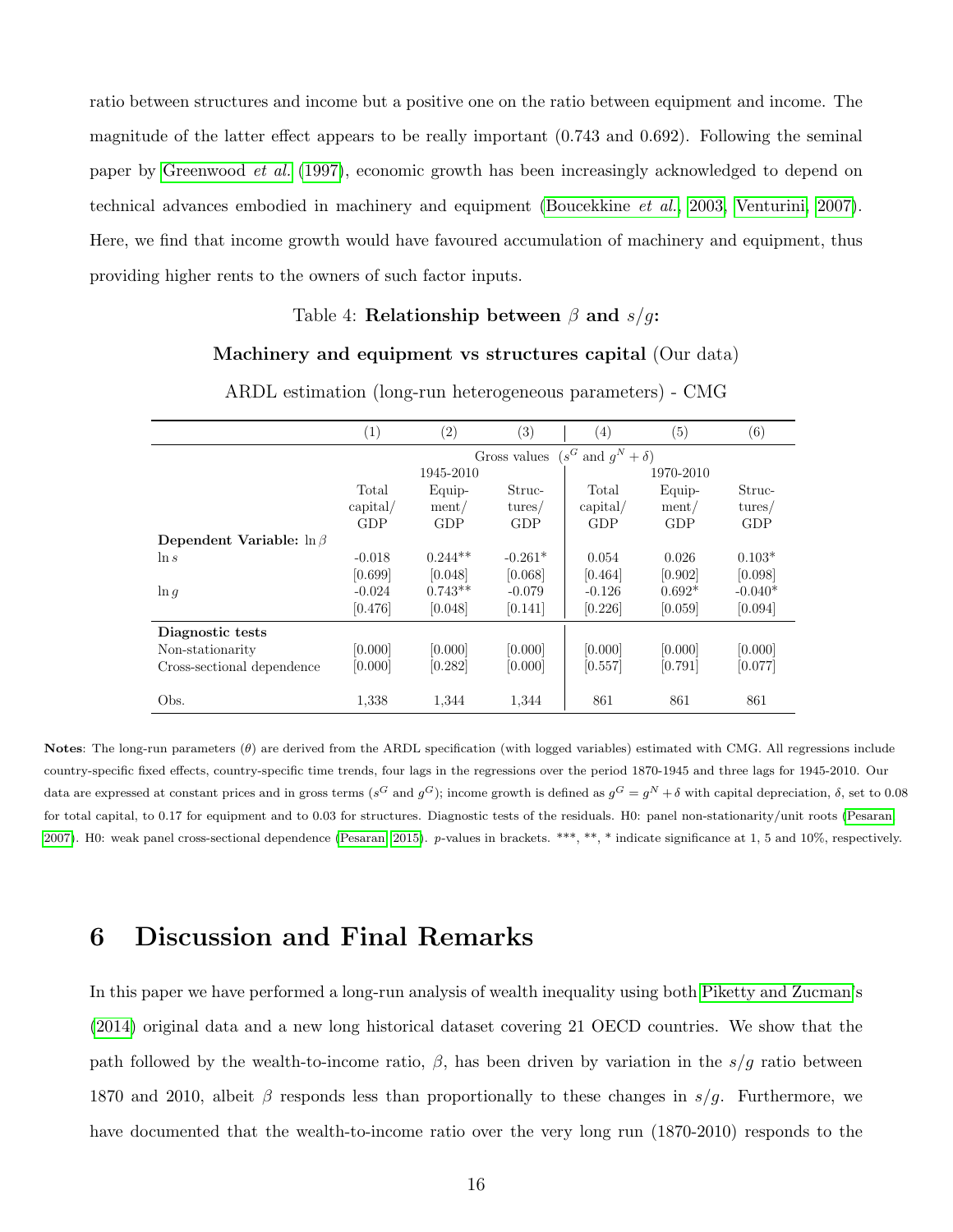variations in income growth much more than to variations in the saving rate. However, this pattern may have changed in recent decades as the impact of g varies with the capital composition and the nature of these assets. Income growth is found to be negatively related to the ratio between structures and income, but positively related to the ratio between equipment and income.

The opposite effects of g on these two types of capital have very important implications for the evolution of wealth inequality. As long as the share of equipment in total capital continues to increase over time, and this component of wealth is positively related to the rate of economic expansion, policies aimed at reversing the secular stagnation in labour productivity growth may not impact on wealth inequality. This casts doubts on the effectiveness of growth-enhancing policies as self-contained instruments for reducing income disparities between capital and labour. However, if the current low rates of productivity growth persist over time (or even slow down further), and the ratio of firms' investment between structures and equipment does not change, the wealth-to-income ratio could level off, i.e., wealth inequality might not increase despite the ongoing productivity slowdown. From this point of view, our attempt to examine heterogeneity in capital composition is very instructive for predicting the future evolution of wealth inequality under different growth scenarios.

Finally, since machinery and equipment capital are increasingly important conduits of technical change in the economy, our findings suggest that the inequality effects of investment-specific technological change are not limited to the labour market, due to the increasing wage differentials between skilled and unskilled workers (i.e., within inequality), but they also widen inequality between factors of production, i.e., through the capital-to-income ratio (see [Hornstein](#page-20-11) et al., [2005\)](#page-20-11).

# Acknowledgments

Helpful comments and suggestions by participants at the 5th AMSE Workshop on Growth and Development (Marseille, 2015), Meeting of the Association of Southern European Economic Theorists in Granada, 2015, and seminars at the University of Perugia and Middlesex Business School, Thomas Piketty, Michela Vecchi, and, particularly, Frances Teal (editor) and two referees are gratefully acknowledged.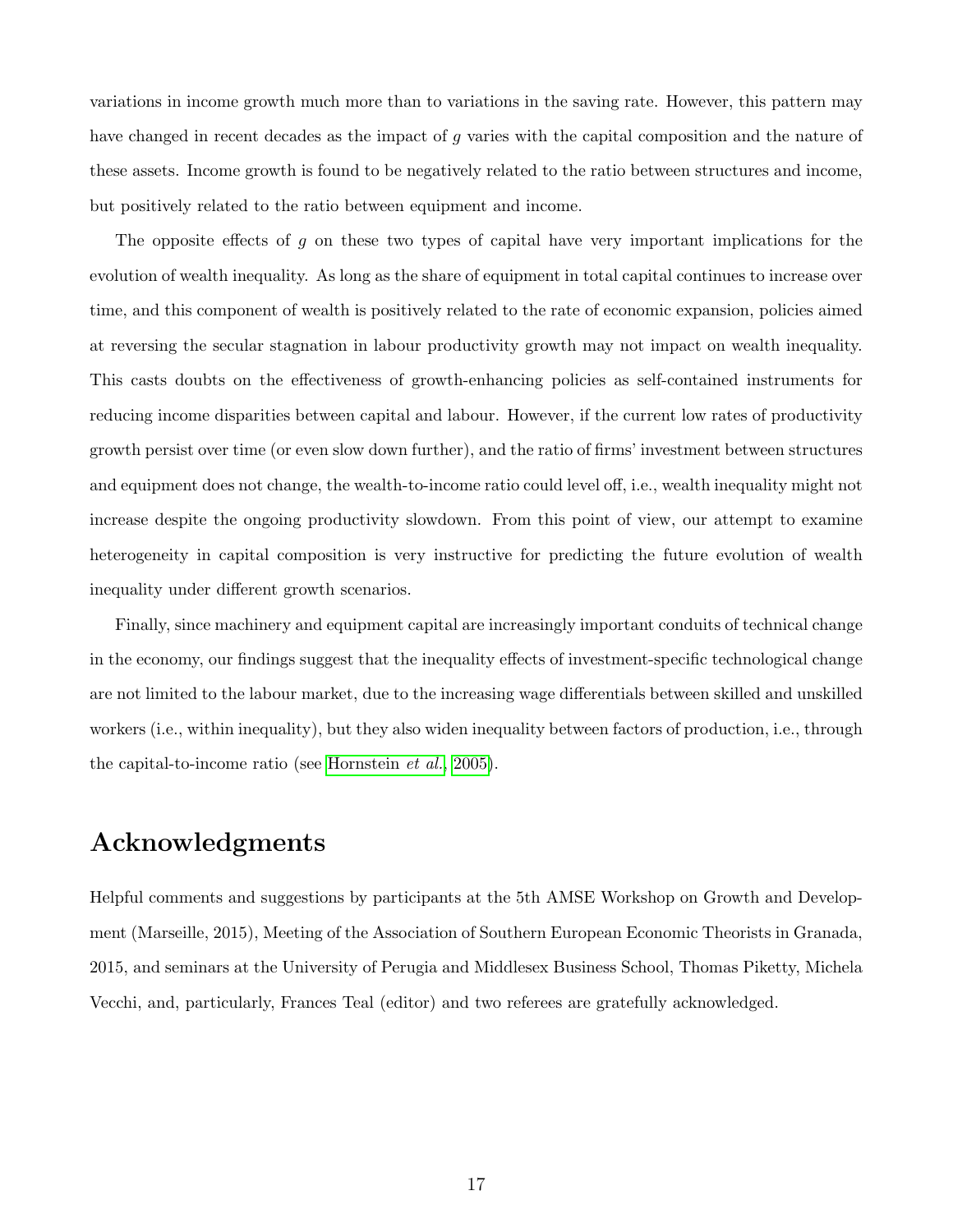# Funding

This work was supported by the Australian Research Council [grant numbers DP170100339 and DP150100061

to J.B.M.].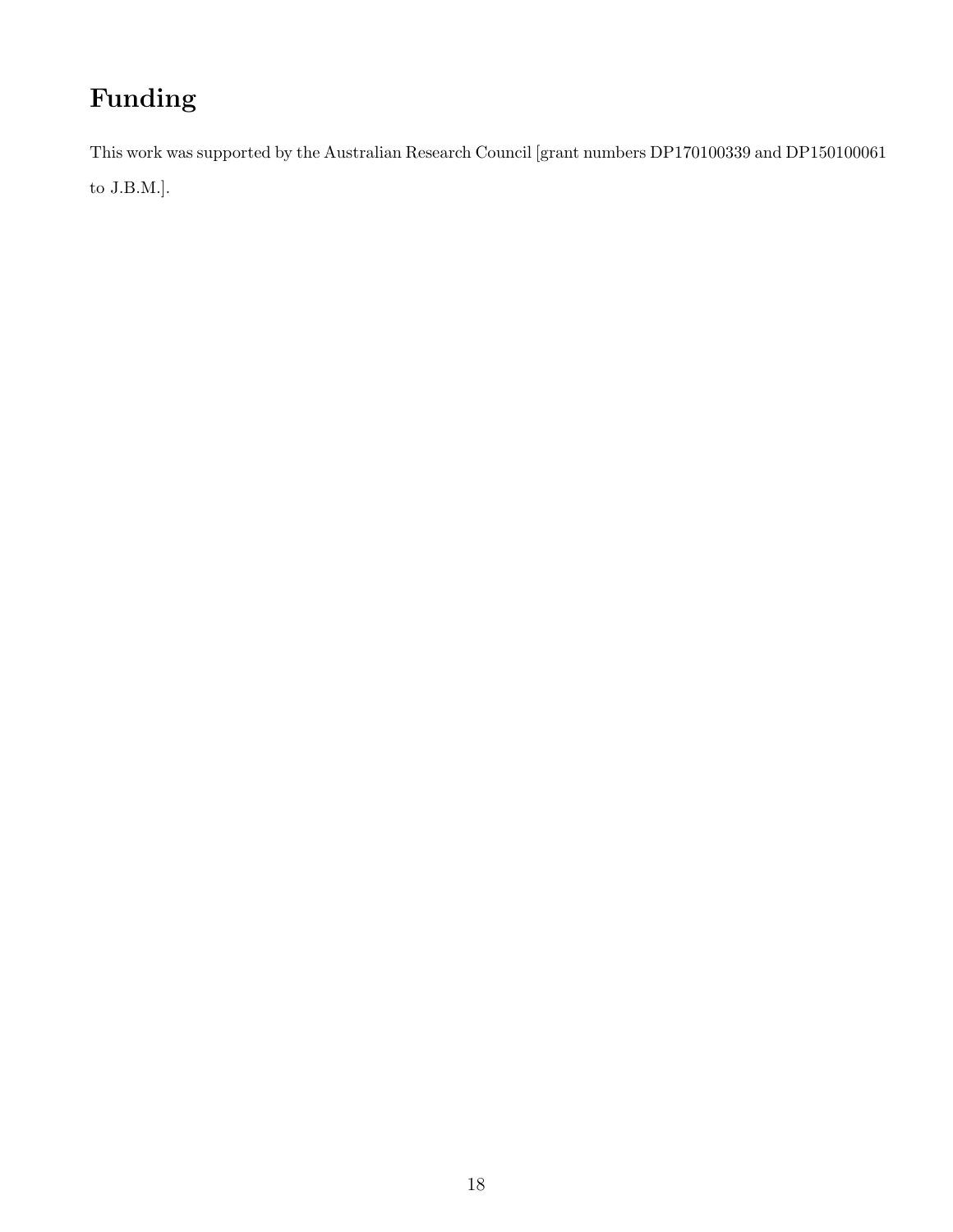## References

- <span id="page-19-0"></span>Acemoglu, D. and Robinson, J. A. (2015). The Rise and Decline of General Laws of Capitalism. Journal of Economic Perspectives, 29(1):3–28.
- <span id="page-19-11"></span>Barro, R. and Sala-i-Martin, X. (2004). Economic Growth. MIT Boston, Second Edition.
- <span id="page-19-2"></span>Bassanini, A. and Manfredi, T. (2014). Capital's Grabbing Hand? A Cross-Country/Cross-Industry Analysis of the Decline of the Labour Share. Eurasian Business Review, 4(1):3–30.
- <span id="page-19-9"></span>Bond, S. and Eberhardt, M. (2013). Accounting for Unobserved Heterogeneity in Panel Time Series Models. Nuffield College, University of Oxford, mimeo.
- <span id="page-19-7"></span>Bond, S., Leblebicioglu, A., and Schiantarelli, F. (2010). Capital Accumulation and Growth: A New Look at the Empirical Evidence. Journal of Applied Econometrics, 25(7):1073-1099.
- <span id="page-19-1"></span>Bonnet, O., Bono, P.-H., Chapelle, G., and Wasmer, E. (2014). Does Housing Capital Contribute to Inequality? A Comment on Thomas Piketty's Capital in the 21st Century. Technical Report 2014-07, Sciences Po, Département d'Economie.
- <span id="page-19-10"></span>Boucekkine, R., del Rio, F., and Licandro, O. (2003). Embodied Technological Change, Learning-by-doing and the Productivity Slowdown. Scandinavian Journal of Economics, 105(1):87–98.
- <span id="page-19-6"></span>Cerrato, M., de Peretti, C., Larsson, R., and Sarantis, N. (2011). 'A Non-Linear Panel Unit Root Test under Cross Section Dependence'. Working Papers 2011-08 9581, Business School - Economics, University of Glasgow.
- <span id="page-19-3"></span>Checchi, D. and García-Peñalosa, C. (2010). Labour Market Institutions and the Personal Distribution of Income in the OECD. Economica, 77(307):413–450.
- <span id="page-19-5"></span>Chudik, A., Mohaddes, K., Pesaran, M. H., and Raissi, M. (2016). Long-Run Effects in Large Heterogenous Panel Data Models with Cross-Sectionally Correlated Errors. University of Cambridge, mimeo.
- <span id="page-19-8"></span>Chudik, A. and Pesaran, M. H. (2015). Common Correlated Effects Estimation of Heterogeneous Dynamic Panel Data Models with Weakly Exogenous Regressors. *Journal of Econometrics*, 188(2):393–420.
- <span id="page-19-4"></span>Eberhardt, M., Helmers, C., and Strauss, H. (2013). Do Spillovers Matter When Estimating Private Returns to R&D? The Review of Economics and Statistics, 95(2):436–448.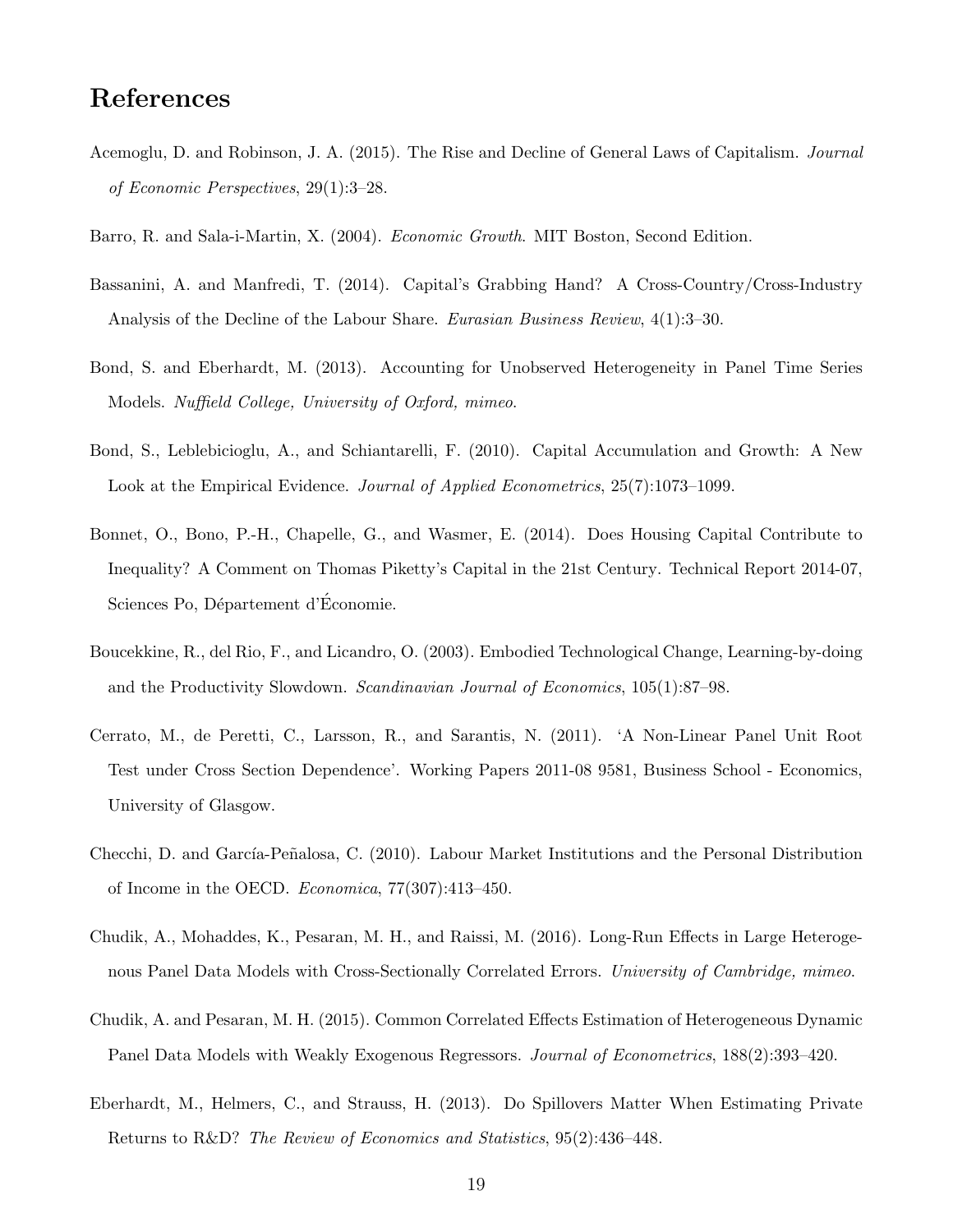- <span id="page-20-6"></span>Eberhardt, M. and Presbitero, A. F. (2015). Public Debt and Growth: Heterogeneity and Non Linearity. Journal of International Economics, 97(1):45–58.
- <span id="page-20-7"></span>Eberhardt, M. and Teal, F. (2011). Econometrics for Grumblers: A New Look at the Literature on Country country Growth Empirics. Journal of Economic Surveys, 25(1):109–155.
- <span id="page-20-4"></span>Goes, C. (2016). Testing Piketty's Hypothesis on the Drivers of Income Inequality: Evidence from Panel VAR heteregenous Dynamics. IMF Working Papers 16/160, International Monetary Fund.
- <span id="page-20-10"></span>Greenwood, J., Hercowitz, Z., and Krusell, P. (1997). Long-Run Implications of Investment-Specific Technological Change. American Economic Review, 87(3):342–62.
- <span id="page-20-11"></span>Hornstein, A., Krusell, P., and Violante, G. L. (2005). The Effects of Technical Change on Labor Market Inequalities. In Aghion, P. and Durlauf, S., editors, *Handbook of Economic Growth*, volume 1, chapter 20, pages 1275–1370. Elsevier, Amsterdam.
- <span id="page-20-2"></span>Jones, C. I. (2015). Pareto and Piketty: The Macroeconomics of Top Income and Wealth Inequality. Journal of Economic Perspectives, 29(1):29–46.
- <span id="page-20-5"></span>Karabarbounis, L. and Neiman, B. (2014). The Global Decline of the Labor Share. The Quarterly Journal of Economics, 129(1):61–103.
- <span id="page-20-1"></span>Krusell, P. and Smith, T. (2015). Is Piketty's Second Law of Capitalism Fundamental? Journal of Political Economy, 123(4):725–748.
- <span id="page-20-9"></span>Madsen, J. B. (2010). The anatomy of growth in the OECD since 1870. Journal of Monetary Economics, 57(6):753–767.
- <span id="page-20-8"></span>Madsen, J. B. (2016). 'Wealth and Inequality in Eight Century of British Capitalism'. Research Discussion Paper 20-16, Department of Economics, Monash Univesity.
- <span id="page-20-3"></span>Mankiw, G. (2015). Yes, r>g. So What? American Economic Review, Papers and Proceedings, 105(5):43– 47.
- <span id="page-20-0"></span>Milanovic, B. (2014). The Return of Patrimonial Capitalism: A Review of Thomas Piketty's Capital in the Twenty-First Century. Journal of Economic Literature, 52(2):519–34.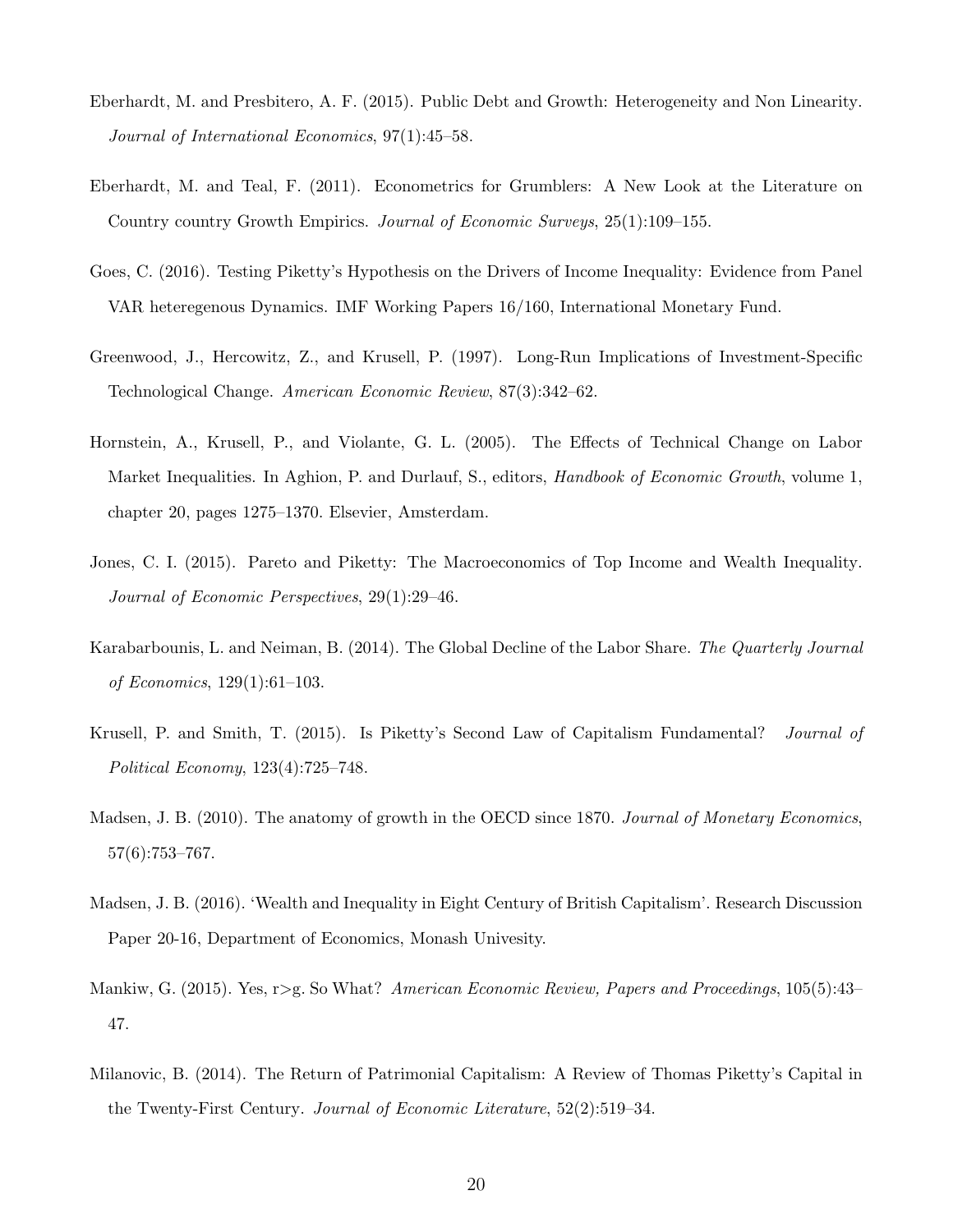- <span id="page-21-6"></span>Peretto, P. F. (2015). From Smith to Schumpeter: A Theory of Take-off and Convergence to Sustained Growth. European Economic Review, 78:1–26.
- <span id="page-21-5"></span>Peretto, P. F. and Seater, J. J. (2013). Factor-eliminating Technical Change. Journal of Monetary Economics, 60(4):459–473.
- <span id="page-21-8"></span>Pesaran, M. H. (2006). Estimation and Inference in Large Heterogeneous Panels with a Multifactor Error Structure. Econometrica, 74(4):967–1012.
- <span id="page-21-10"></span>Pesaran, M. H. (2007). A Simple Panel Unit Root Test in the Presence of Cross-section Dependence. Journal of Applied Econometrics, 22(2):265–312.
- <span id="page-21-11"></span>Pesaran, M. H. (2015). Testing Weak Cross-Sectional Dependence in Large Panels. Econometric Reviews, 34(6-10):1089–1117.
- <span id="page-21-9"></span>Pesaran, M. H. and Shin, Y. (1999). An Autoregressive Distributed Lag Modelling Approach to Cointegration Analysis. In Strøm, S., editor, Econometrics and Economic Theory in the 20th Century: The Ragnar Frisch Centennial Symposium, chapter 11, pages 371–413. Cambridge University Press, Cambridge.
- <span id="page-21-7"></span>Pesaran, M. H. and Smith, R. (1995). Estimating Long-run Relationships from Dynamic Heterogeneous Panels. Journal of Econometrics, 68(1):79–113.
- <span id="page-21-1"></span>Piketty, T. (2014). Capital in the Twenty-First Century. Harvard University Press, Cambridge and London.
- <span id="page-21-0"></span>Piketty, T. and Zucman, G. (2014). Capital is Back: Wealth-Income Ratios in Rich Countries, 1700-2010. Quarterly Journal of Economics, 123(3):1155–1210.
- <span id="page-21-4"></span>Roine, J., Vlachos, J., and Waldenström, D. (2009). The Long-Run Determinants of Inequality: What Can We Learn from Top Income Data? Journal of Public Economics, 93(7-8):974–988.
- <span id="page-21-3"></span>Saez, E. and Zucman, G. (2016). Wealth Inequality in the United States since 1913: Evidence from Capitalized Income Tax Data. The Quarterly Journal of Economics, 131(2):519–578.
- <span id="page-21-2"></span>Solow, R. M. (2014). Thomas Piketty is Right. *The New Republic*, 1-12, April 23, available at: http://newrepublic.com/article/117429/capital-twenty-first-century-thomas-piketty-reviewed.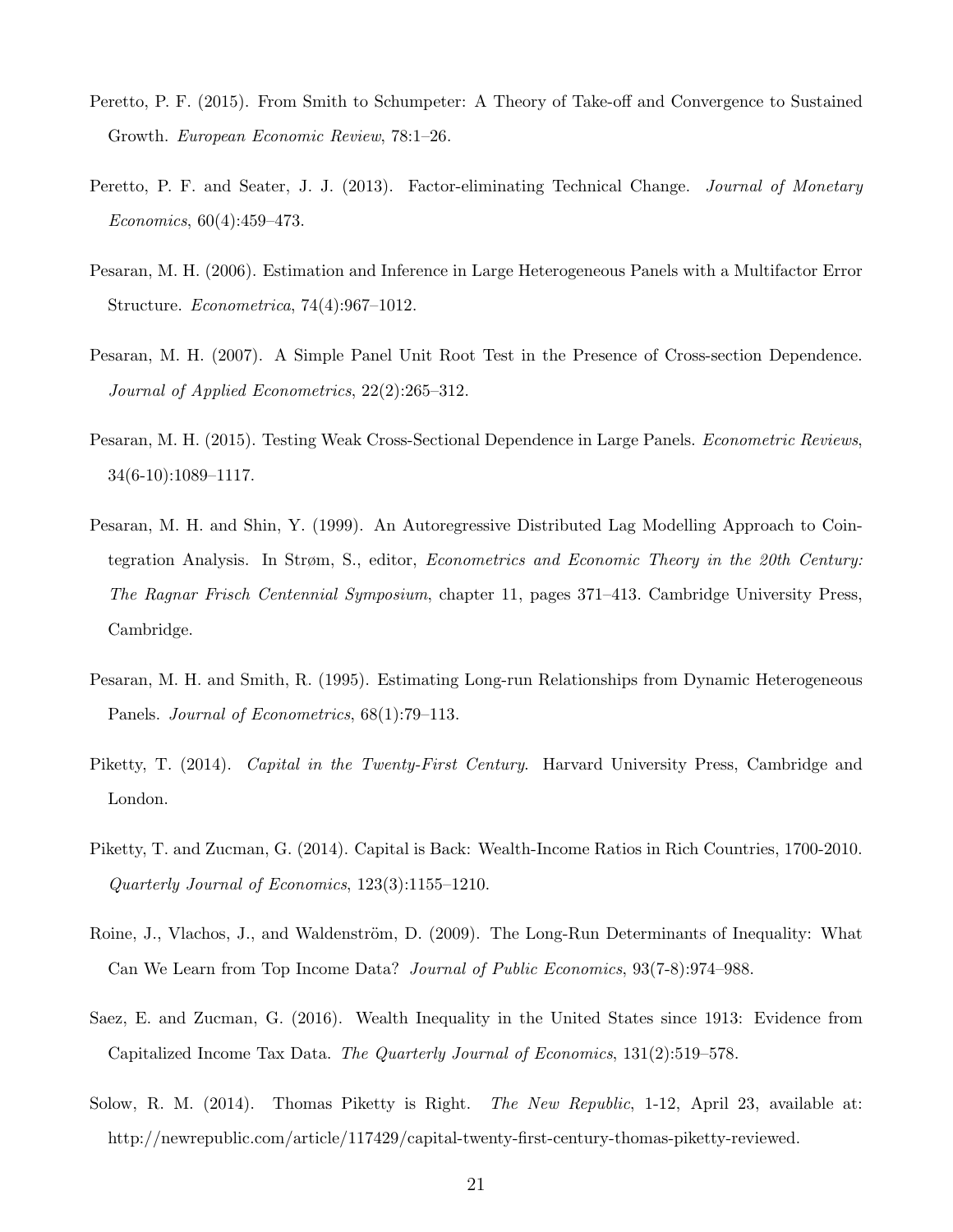- <span id="page-22-1"></span>Sturgill, B. (2012). The Relationship Between Factor Shares and Economic Development. Journal of Macroeconomics, 34(4):1044–1062.
- <span id="page-22-2"></span>Sturgill, B. (2014). Back to the Basics: Revisiting the Development Accounting Methodology. Journal of Macroeconomics, 42(C):52–68.
- <span id="page-22-3"></span>Venturini, F. (2007). ICT and Productivity Resurgence: A Growth Model for the Information Age. The B.E. Journal of Macroeconomics, 7(1):1–26.
- <span id="page-22-0"></span>Weil, D. (2015). Capital and Wealth in the 21st Century. American Economic Review, Papers and Proceedings, 105(5):34–37.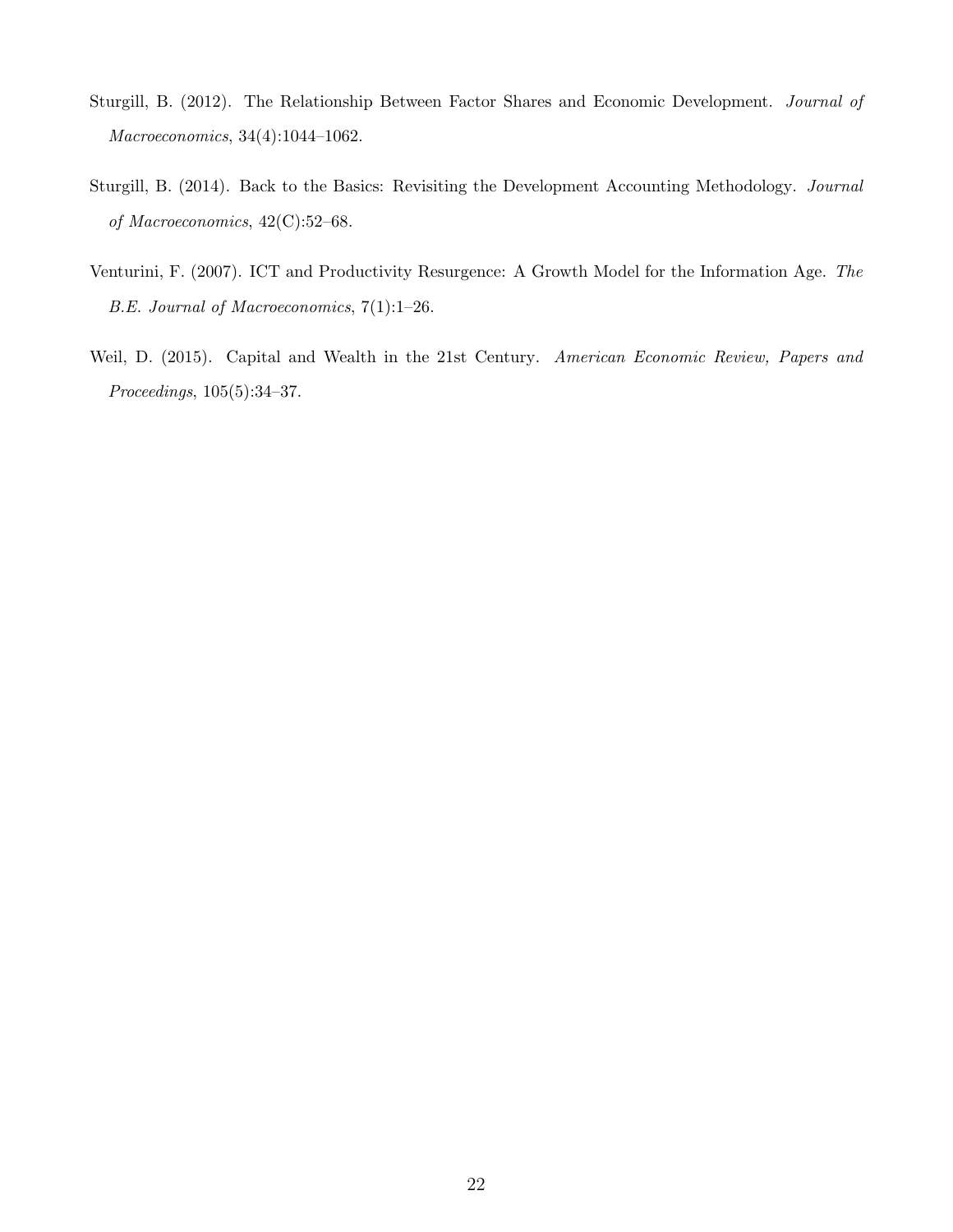# Appendix

## <span id="page-23-0"></span>A The AK Model

In this Appendix, we show that the formula  $\beta = s/g$  holds in the AK endogenous growth model with optimizing consumers (see [Barro and Sala-i-Martin 2004,](#page-19-11) ch. 4, pp. 205-211). More precisely, we first prove that (i) in the textbook model (with variables expressed in gross terms) the capital-income ratio amounts to  $K/\hat{Y} = \hat{s}/(g + \delta)$ . We then show that (ii) this equation is mathematically equivalent to Piketty's formulation,  $K/Y = s/g$ , where  $Y \equiv \hat{Y} - \delta K$  is net output,  $s \equiv \dot{K}/(\hat{Y} - \delta K)$  is the net saving rate, and g is the growth rate of GDP (inclusive of population growth).

(i) Proof that  $K/\hat{Y} = \hat{s}/(g + \delta)$ 

The capital-income ratio amounts to  $K/\hat{Y} = 1/A$ , the per capita growth rate is equal to  $g' = (A - \delta - \rho)/\theta$ , and the gross saving rate is given by

$$
\hat{s} \equiv \frac{\dot{K} + \delta K}{\hat{Y}} = \frac{A - \rho + \theta n + (\theta - 1)\delta}{\theta A},
$$

where  $\rho$  denotes the discount rate and  $\theta > 0$  is the reciprocal of the elasticity of intertemporal substitution for the constant intertemporal elasticity of substitution (CIES) utility function. Since  $g \equiv g' + n$ , using the previous results, it is easy to prove that

$$
\frac{\hat{s}}{g+\delta} = \frac{A-\rho+\theta n + (\theta-1)\delta}{\theta A \left[\frac{A-\delta-\rho}{\theta} + \delta + n\right]}
$$

$$
= \frac{A-\rho+\theta n + (\theta-1)\delta}{A \left[A-\rho+\theta n + (\theta-1)\delta\right]}
$$

$$
= \frac{1}{A}
$$

$$
= \frac{K}{\hat{Y}}.
$$

#### (ii) Proof that  $K/Y = s/g$

The ratio between capital and net income amounts to

$$
\frac{K}{Y} \equiv \frac{K}{\hat{Y} - \delta K} = \frac{1}{A - \delta}.
$$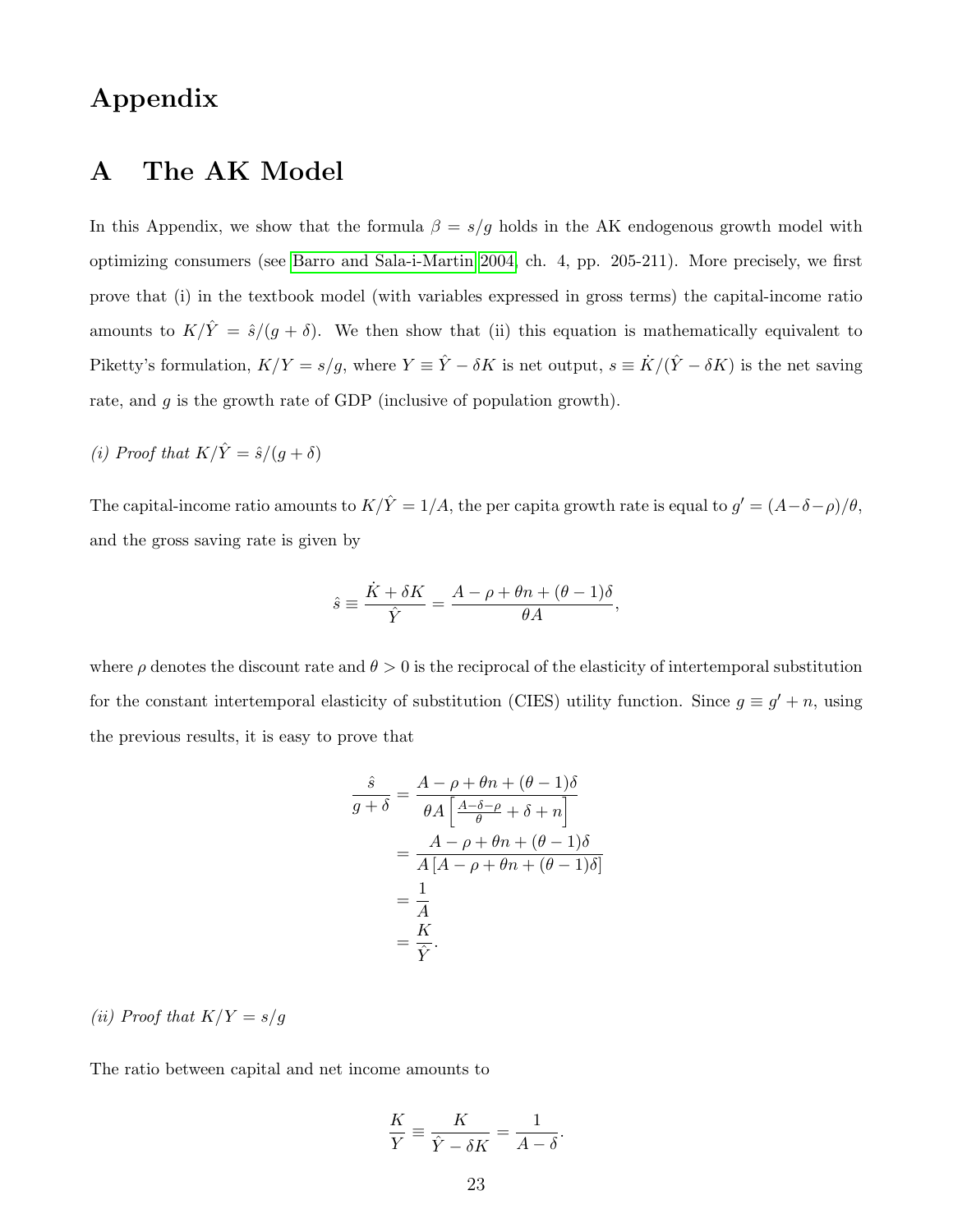Using the fact that capital and income grow at the same rate, namely  $\dot{K}/K = \dot{Y}/Y = g = \frac{A-\delta-\rho}{\theta} + n$ , the net saving rate can be expressed as

$$
s \equiv \frac{\dot{K}}{\hat{Y} - \delta K} = \frac{\dot{K}/K}{\hat{Y}/K - \delta}
$$

$$
= \frac{\frac{A - \delta - \rho}{\theta} + n}{A - \delta}
$$

$$
= \frac{A - \delta - \rho + \theta n}{\theta(A - \delta)}.
$$

We then use these equations to prove that

$$
\frac{s}{g} = \frac{A - \delta - \rho + \theta n}{\theta (A - \delta) \left[ \frac{A - \delta - \rho}{\theta} + n \right]}
$$

$$
= \frac{A - \delta - \rho + \theta n}{(A - \delta) [A - \delta - \rho + \theta n]}
$$

$$
= \frac{1}{A - \delta}
$$

$$
= \frac{K}{Y}.
$$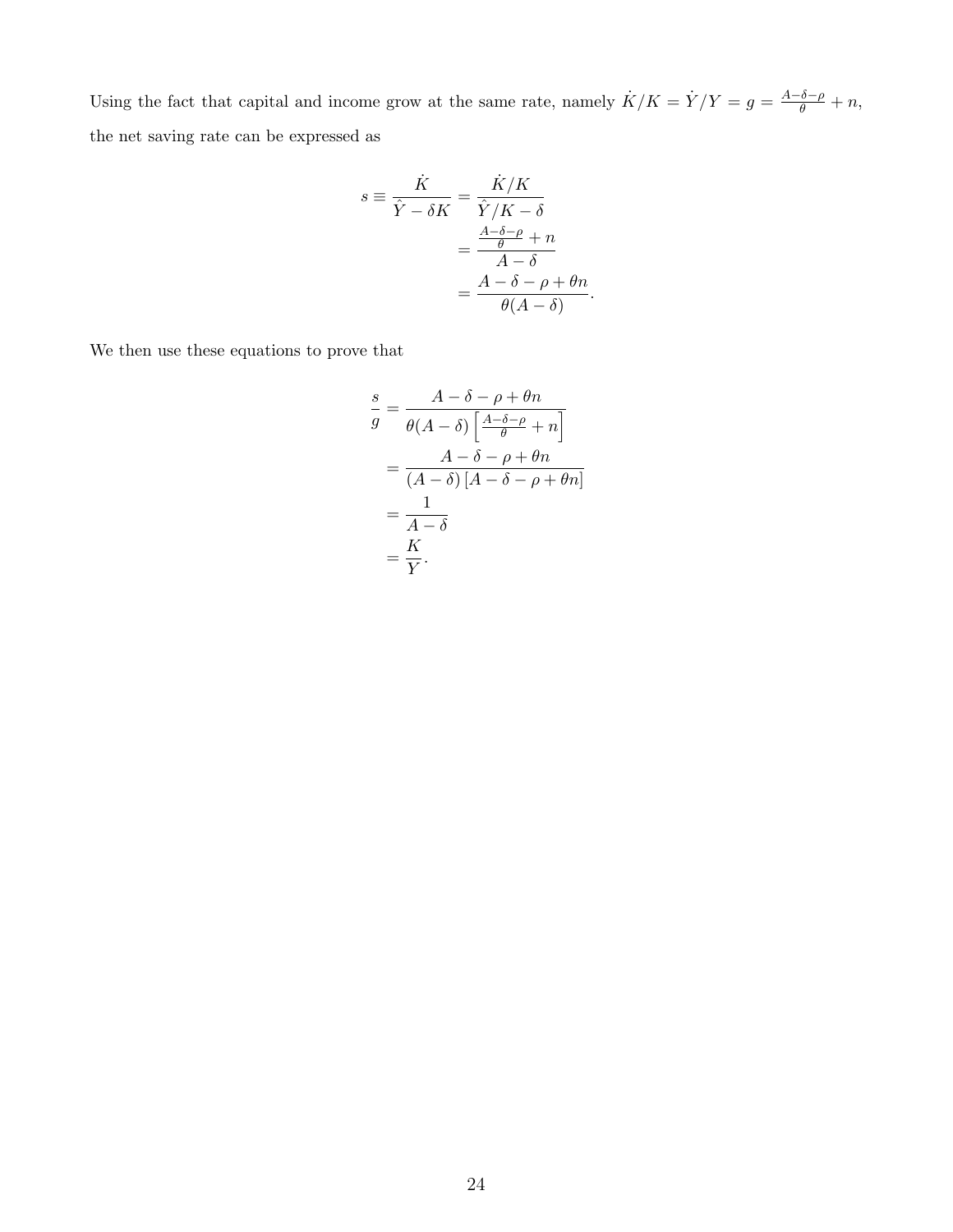<span id="page-25-0"></span>

|                    | (1)                                    | $\left( 2\right)$                                                                     | (3)                                           | (4)                                                 | (5)                                                       | (6)                                                                               |
|--------------------|----------------------------------------|---------------------------------------------------------------------------------------|-----------------------------------------------|-----------------------------------------------------|-----------------------------------------------------------|-----------------------------------------------------------------------------------|
|                    |                                        | Piketty & Zucman's data                                                               | Our data                                      |                                                     | Piketty & Zucman's data                                   | Our data                                                                          |
|                    | National<br>wealth/<br>Income<br>(Net) | Private<br>wealth/<br>Income<br>(Net)<br>$s^N/q^N$ $s^N/q^N$ $s^G/(q^N+\delta)$       | Total<br>capital<br>GDP<br>(Gross)            | National<br>wealth/<br>Income<br>(Net)<br>$s^N/q^N$ | Private<br>wealth/<br>Income<br>(Net)                     | Total<br>$\alpha$ pital/<br><b>GDP</b><br>(Gross)<br>$s^N/q^N$ $s^G/(q^N+\delta)$ |
|                    |                                        | Linear Panel CADF - Pesaran (2007)                                                    |                                               |                                                     |                                                           |                                                                                   |
| $\ln \beta$        |                                        | $-16.129***$ $-15.078***$ $-2.983***$                                                 |                                               |                                                     | $-16.129***$ $-15.078***$                                 | $-2.983***$                                                                       |
| $\ln s$<br>$\ln q$ |                                        | $\ln s/g$ -4.771*** -7.753*** -5.112***                                               |                                               |                                                     | $-4.196***$ $-5.115$ $-2.706*$<br>$-5.407***$ $-5.407***$ | $-8.821***$                                                                       |
|                    |                                        |                                                                                       | Non-Linear Panel CADF - Cerrato et al. (2011) |                                                     |                                                           |                                                                                   |
|                    |                                        | $\ln \beta$ -14.071*** -9.935*** -2.646***<br>$\ln s/g$ -3.787*** -5.222*** -4.994*** |                                               | $-14.071***$ $-9.935***$                            |                                                           | $-2.646***$                                                                       |
| $\ln s$            |                                        |                                                                                       |                                               |                                                     | $-3.541***$ $-4.542***$                                   | $-2.373***$                                                                       |
| $\ln q$            |                                        |                                                                                       |                                               |                                                     | $-11.034***$ $-11.034***$                                 | $-7.715***$                                                                       |

Table B1: Panel unit roots on  $\beta$  and  $s/g$ : 1870-2010

Notes: H0: all units contain panel unit roots. Linear panel CADF Critical values. Cols 1-2 and 4-5: -3.03 (1%), -2.83 (5%), -2.73 (10%). Cols 3 and 6: -2.85 (1%), -2.70 (5%), -2.63 (10%). Non-linear panel CADF Critical values. Cols 1-2 and 4-5: -2.50 (1%), -2.33 (5%), -2.25 (10%). Cols 3 and 6: -2.26 (1%), -2.13 (5%), -2.06 (10%). \*\*\*,\*\*,\* indicate significance at 1, 5 and 10%, respectively.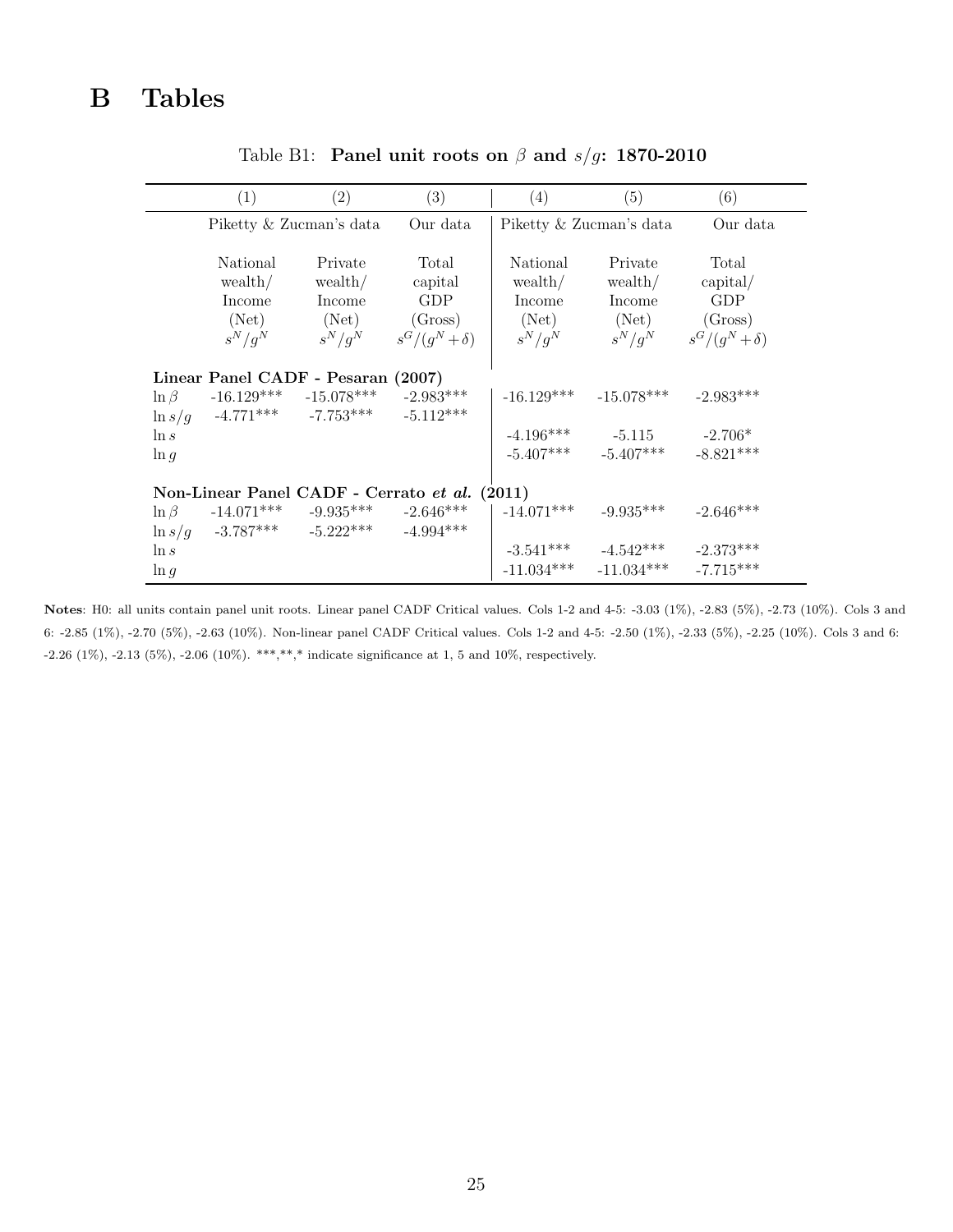## Table B2: Relationship between  $\beta$  and  $s/g$ : 1870-2010

<span id="page-26-0"></span>

|                                 | (1)                                                 | (2)                                                | (3)                                                             | (4)                                                 | (5)                                                | (6)                                                                     |
|---------------------------------|-----------------------------------------------------|----------------------------------------------------|-----------------------------------------------------------------|-----------------------------------------------------|----------------------------------------------------|-------------------------------------------------------------------------|
|                                 | Piketty & Zucman's data                             |                                                    | Our data                                                        |                                                     | Piketty & Zucman's data                            |                                                                         |
|                                 | National<br>wealth/<br>Income<br>(Net)<br>$s^N/q^N$ | Private<br>wealth/<br>Income<br>(Net)<br>$s^N/g^N$ | Total<br>capital<br><b>GDP</b><br>(Gross)<br>$s^G/(q^N+\delta)$ | National<br>wealth/<br>Income<br>(Net)<br>$s^N/q^N$ | Private<br>wealth/<br>Income<br>(Net)<br>$s^N/g^N$ | Total<br>$\alpha$ pital/<br><b>GDP</b><br>(Gross)<br>$s^G/(q^N+\delta)$ |
| Dependent Variable: $\ln \beta$ |                                                     |                                                    |                                                                 |                                                     |                                                    |                                                                         |
| $\ln s/g$                       | $0.078***$                                          | $0.035**$                                          | $0.071***$                                                      |                                                     |                                                    |                                                                         |
|                                 | [0.007]                                             | [0.030]                                            | [0.000]                                                         |                                                     |                                                    |                                                                         |
| $\ln s$                         |                                                     |                                                    |                                                                 | 0.083                                               | $-0.017$                                           | 0.016                                                                   |
|                                 |                                                     |                                                    |                                                                 | [0.11]                                              | [0.204]                                            | [0.414]                                                                 |
| $\ln g$                         |                                                     |                                                    |                                                                 | $-0.182***$<br>[0.005]                              | $-0.041**$<br>[0.010]                              | $-0.086***$<br>[0.000]                                                  |
| Diagnostic tests                |                                                     |                                                    |                                                                 |                                                     |                                                    |                                                                         |
| Non-stationarity                | [0.028]                                             | [0.000]                                            | [0.001]                                                         | [0.000]                                             | [0.005]                                            | [0.021]                                                                 |
| Cross-sectional dependence      | [0.000]                                             | [0.000]                                            | [0.000]                                                         | [0.000]                                             | [0.000]                                            | [0.000]                                                                 |
| Obs.                            | 544                                                 | 544                                                | 2,693                                                           | 544                                                 | 544                                                | 2,693                                                                   |

ARDL estimation (long-run homogeneous parameters) - CEE-FE

Notes: The long-run parameters (θ) are derived from the ARDL specification (with logged variables) estimated using Fixed Effect estimator augmented with CCE [\(Pesaran, 2006\)](#page-21-8). All regressions include country-specific fixed effects, country-specific time trends, and five lags of the variables. [Piketty and Zucman](#page-21-0) [\(2014\)](#page-21-0) express wealth at market prices, s and g in net values (s<sup>N</sup> and  $g<sup>N</sup>$ ). Our data are expressed at constant prices and in gross terms (s<sup>G</sup> and  $g^G$ ); income growth is defined as  $g^G = g^N + \delta$  with capital depreciation,  $\delta$ , set to 0.08. Diagnostic tests of the residuals. H0: panel non-stationarity/unit roots [\(Pesaran, 2007\)](#page-21-10). H0: weak panel cross-sectional dependence [\(Pesaran, 2015\)](#page-21-11). p-values in brackets. \*\*\*, \*\*, \* indicate significance at 1, 5 and 10%, respectively.